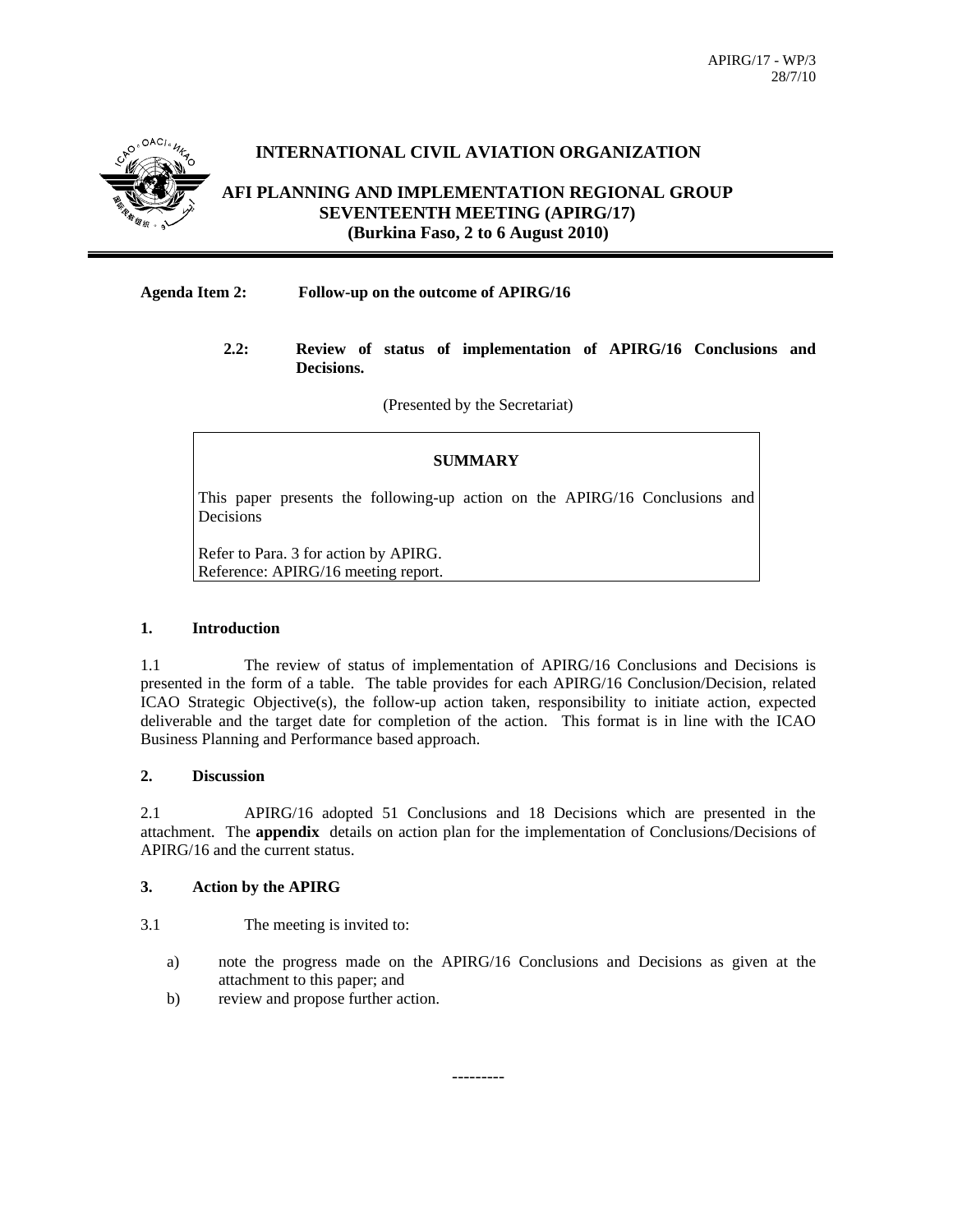## **STATUS OF IMPLEMENTATION OF CONCLUSIONS AND DECISIONS OF APIRG/16 IN THE AIR NAVIGATION FIELDS**

# **Follow-up to APIRG/16 Conclusions/Decisions-Action Plan**

| Conc/Dec No.<br>.<br><b>Strategic</b><br>Objectives* | <b>Title of Conclusion/Decision</b>                                                     | <b>Text of Conclusion/Decision</b>                                                                                                                                                                                                                                         | <b>Follow-up Action</b>                                   | To be initiated by | <b>Status/Action Taken</b>                                                                                                                                                                                                                                                                          |
|------------------------------------------------------|-----------------------------------------------------------------------------------------|----------------------------------------------------------------------------------------------------------------------------------------------------------------------------------------------------------------------------------------------------------------------------|-----------------------------------------------------------|--------------------|-----------------------------------------------------------------------------------------------------------------------------------------------------------------------------------------------------------------------------------------------------------------------------------------------------|
| <b>Concl. 16/1</b>                                   | Training seminars on ECCAIRS                                                            | That, the ICAO Regional Offices<br>for AFI Region arrange for the<br>conduct of ECCAIRS seminars in<br>English and French.                                                                                                                                                 | <b>Hold ECCAIRS</b><br>Seminar                            | <b>ESAF Office</b> | Organise ECCAIRs<br>Seminar. Conducted one<br>workshop for Information<br><b>Technology Professionals</b><br>and on for end users in<br>June 2010 in Lusaka,<br>Zambia. Another<br>workshop for end users<br>will be conducted in<br>Nairobi, Kenya for World<br>Food Programme (WFP)<br>operators. |
| Dec. 16/2<br>A                                       | Establishment of an APIRG<br>Performance Based Navigation<br>Task Force (APIRG/PBN/TF): | That, an APIRG PBN Task Force,<br>with terms of reference as outlined<br>in Appendix D to this report, be<br>established to develop a PBN<br>implementation plan for the AFI<br>Region<br>address<br>related<br>and<br><b>PBN</b><br>implementation<br>regional<br>issues. | Nomination of<br>Members of the<br><b>Task Force</b>      | <b>ESAF Office</b> | <b>APIRG PBN TF</b><br>Established                                                                                                                                                                                                                                                                  |
| <b>Concl.16/3</b><br>A                               | Development of State PBN<br><b>Implementation Plans:</b>                                | Offices<br>Regional<br>That,<br>the<br><b>States</b><br>begin<br>to<br>encourage<br>development of their State PBN                                                                                                                                                         | <b>Encourage States</b><br>to develop State<br><b>PBN</b> | <b>ESAF Office</b> | <b>State Letter issued</b>                                                                                                                                                                                                                                                                          |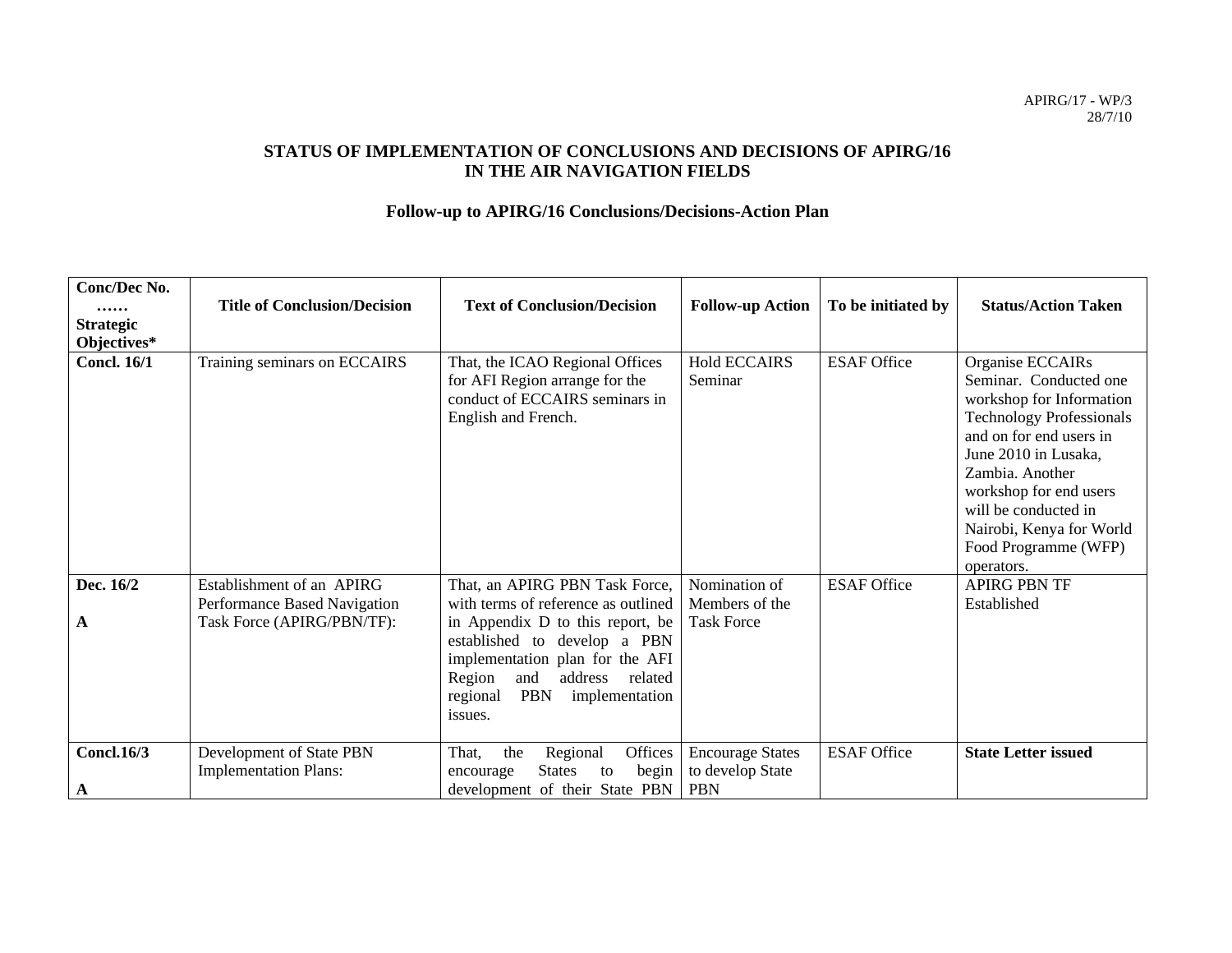| Conc/Dec No.<br><br><b>Strategic</b><br>Objectives* | <b>Title of Conclusion/Decision</b>                              | <b>Text of Conclusion/Decision</b>                                                                                                                                                                                                                                          | <b>Follow-up Action</b>                 | To be initiated by                        | <b>Status/Action Taken</b>                                                                                   |
|-----------------------------------------------------|------------------------------------------------------------------|-----------------------------------------------------------------------------------------------------------------------------------------------------------------------------------------------------------------------------------------------------------------------------|-----------------------------------------|-------------------------------------------|--------------------------------------------------------------------------------------------------------------|
|                                                     |                                                                  | implementation plans in harmony<br>with the development of the AFI<br>Regional PBN implementation<br>plan being coordinated by the AFI<br>PBN Task Force for submission to<br><b>APIRG</b>                                                                                  | implementation<br><b>Plan 2008</b>      |                                           |                                                                                                              |
| <b>Concl. 16/4</b><br>A                             | Designation of Contact Person for<br>PBN Implementation:         | That, by 28 February 2008, States<br>designate a focal contact person<br>responsible for performance based<br>navigation implementation and<br>provide details of the contact<br>person to ICAO Regional Offices<br>for the AFI Region.                                     | Follow-up with<br><b>States for POC</b> | <b>ESAF Office</b><br><b>WACAF Office</b> | State Letter issued.<br>PBN POC being updated<br>State Letter issued.<br>PBN POC being updated               |
| <b>Concl. 16/5</b>                                  | Implementation of the ICAO<br>provisions on Language Proficiency | That:                                                                                                                                                                                                                                                                       | <b>Notify States</b>                    | <b>ESAF Office</b>                        | <b>State Letter issued</b>                                                                                   |
| A                                                   |                                                                  | As a matter of urgency,<br>a)<br>the States concerned implement<br>the intent of the Assembly<br>Resolution A36-11 and the<br>Standards of Annex1, Annex 6,<br>Annex 10, and Annex 11 in<br>response to the ICAO State Letter<br>AN/12/44.6-07/68 Dated 26<br>October 2007. |                                         | <b>ACAF</b> Office                        | Some States yet to fully<br>implement<br><b>State Letter issued</b><br>Some States yet to fully<br>implement |
|                                                     |                                                                  | States implement the<br>b)<br>language provisions with a high<br>level of priority and ensure that                                                                                                                                                                          |                                         |                                           |                                                                                                              |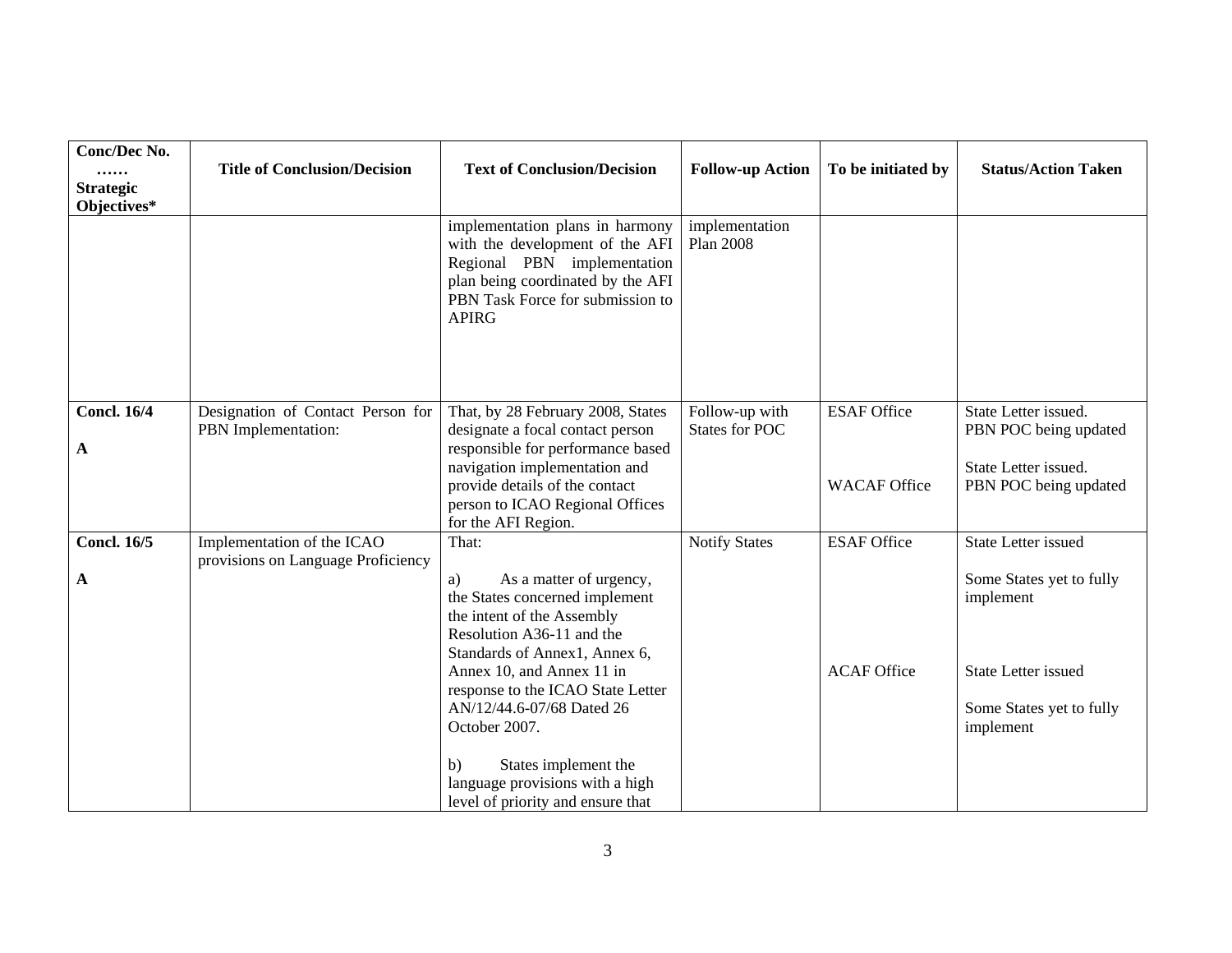| <b>Conc/Dec No.</b><br><br><b>Strategic</b><br>Objectives* | <b>Title of Conclusion/Decision</b>                          | <b>Text of Conclusion/Decision</b>                                                                                                                                                                                                                                                                                                                                                                                                                                                                                                                                                             | <b>Follow-up Action</b>                                                          | To be initiated by                                                                   | <b>Status/Action Taken</b>                                                                                                                                                |
|------------------------------------------------------------|--------------------------------------------------------------|------------------------------------------------------------------------------------------------------------------------------------------------------------------------------------------------------------------------------------------------------------------------------------------------------------------------------------------------------------------------------------------------------------------------------------------------------------------------------------------------------------------------------------------------------------------------------------------------|----------------------------------------------------------------------------------|--------------------------------------------------------------------------------------|---------------------------------------------------------------------------------------------------------------------------------------------------------------------------|
| <b>Concl. 16/6</b><br>A                                    | Harmonization of PIRG work<br>programmes                     | flight crews, air traffic controllers<br>and aeronautical station operators<br>involved in international<br>operations maintain language<br>proficiency at least at ICAO<br>Operational Level 4; and;<br>States provide data<br>c)<br>concerning their level of<br>implementation of the Language<br>Proficiency Requirements to<br><b>ICAO</b><br>That the relevant ICAO Regional<br>Offices ensure that common issues<br>such as harmonization of air<br>navigation plans, implementation<br>of global plan initiatives and<br>development of performance<br>objectives, are included in the | Coordination<br>between ICAO<br>AFI and SAM<br>Offices                           | <b>WACAF</b> Office                                                                  | Some States yet to provide<br>data on level of<br>implementation.<br>Implementation on a<br>continuous basis                                                              |
|                                                            |                                                              | work programmes of AFI and<br>SAM PIRGs and their auxiliary<br>bodies.                                                                                                                                                                                                                                                                                                                                                                                                                                                                                                                         |                                                                                  |                                                                                      |                                                                                                                                                                           |
| <b>Conc. 16/7</b><br>A                                     | Cooperative approach in conducting<br>ornithological studies | That neighbouring States should<br>where appropriate and possible,<br>consider cooperative arrangements<br>in the conduct of ornithological<br>studies.                                                                                                                                                                                                                                                                                                                                                                                                                                        | State letter to<br>remind States of<br>the conclusion<br>seeking action<br>taken | <b>ESAF</b> and<br><b>WACAF Offices</b><br>with copy to<br>PARIS and<br><b>CAIRO</b> | Cooperative arrangements<br>have been implemented<br>within the East African<br>Community (EAC)<br>Partner States. Further<br>promotion continuing<br>within SADC States. |
| <b>Concl. 16/8</b>                                         | Rescue and fire fighting equipment<br>for difficult terrain  | That States which have                                                                                                                                                                                                                                                                                                                                                                                                                                                                                                                                                                         | State letter to<br>States to which the                                           | <b>ESAF</b> and<br><b>WACAF Offices</b>                                              | Uniform implementation<br>not yet achieved. More                                                                                                                          |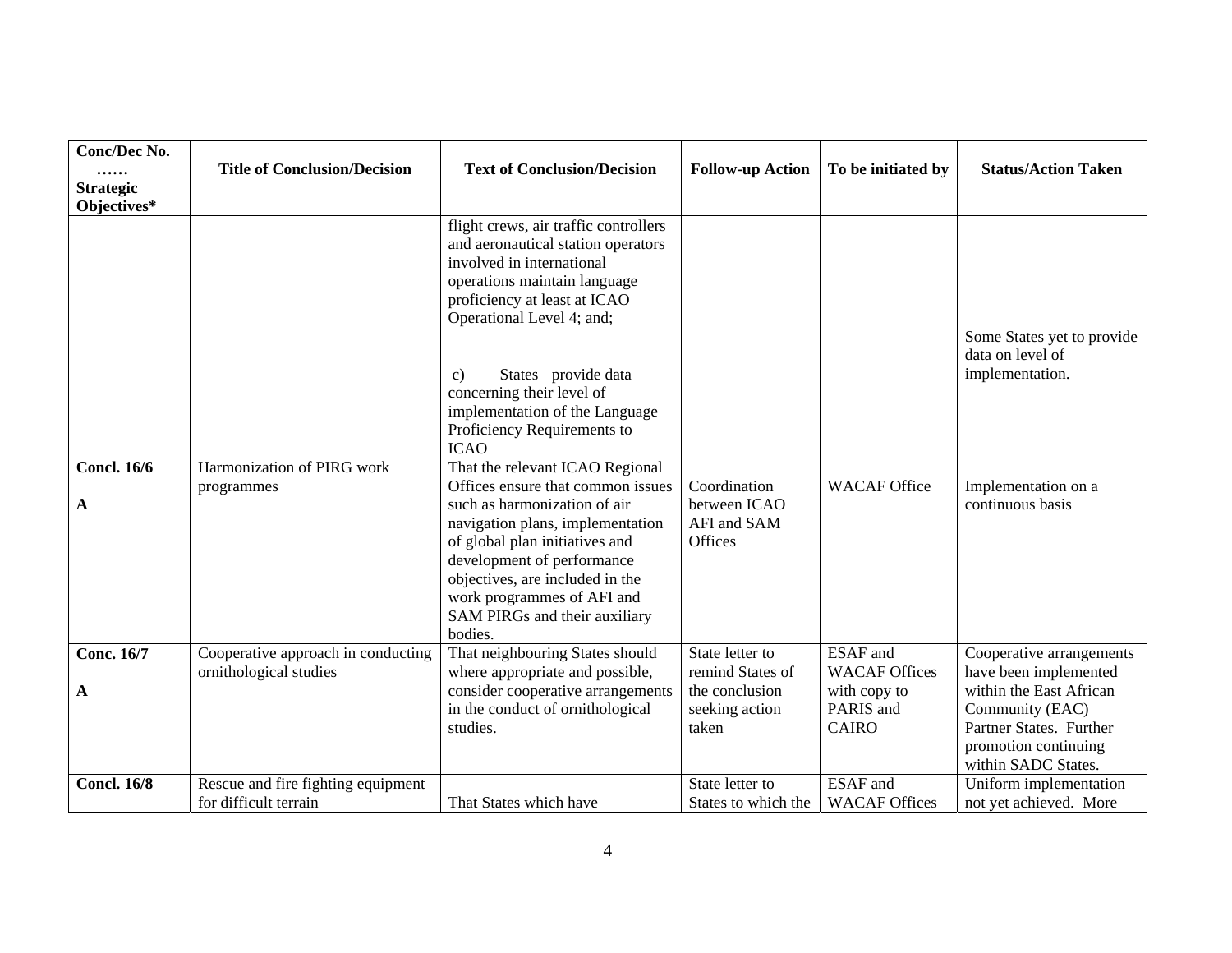| <b>Conc/Dec No.</b><br><br><b>Strategic</b><br>Objectives* | <b>Title of Conclusion/Decision</b> | <b>Text of Conclusion/Decision</b>                                                                                                                                                                                                                                                                                                                                                                                                                                                                                                                               | <b>Follow-up Action</b>                                                                                                                                                      | To be initiated by                                                                   | <b>Status/Action Taken</b>                                                                                                                                                                                                                                                    |
|------------------------------------------------------------|-------------------------------------|------------------------------------------------------------------------------------------------------------------------------------------------------------------------------------------------------------------------------------------------------------------------------------------------------------------------------------------------------------------------------------------------------------------------------------------------------------------------------------------------------------------------------------------------------------------|------------------------------------------------------------------------------------------------------------------------------------------------------------------------------|--------------------------------------------------------------------------------------|-------------------------------------------------------------------------------------------------------------------------------------------------------------------------------------------------------------------------------------------------------------------------------|
| A                                                          |                                     | aerodromes located close to large<br>bodies of water or marshy land or<br>mangrove areas develop and<br>enforce the requirements for<br>minimum rescue and fire fighting<br>facilities and equipment<br>considered necessary taking into<br>account the critical aircraft and<br>corresponding physical<br>topography at the airport<br>concerned.                                                                                                                                                                                                               | Conclusion refers<br>seeking<br>implementation<br>action plan                                                                                                                | with copy to<br>PARIS and<br><b>CAIRO</b>                                            | work required by ICAO<br>with the support of<br><b>Regional Safety</b><br>Oversight. Organisations<br>being established.                                                                                                                                                      |
| <b>Concl. 16/9</b><br>A & D                                | Aerodrome emergency plans           | That:<br><b>States</b><br>consider<br>a)<br>the<br>organization of local workshops<br>with<br>all<br>departments<br>and<br>organizations concerned in order<br>facilitate<br>coordination,<br>to<br>finalization and approval of their<br>aerodrome emergency plans;<br>States, which have not<br>b)<br>that<br>all<br>done<br>ensure<br>SO.<br>international aerodromes in that<br>develop<br>approved<br>State<br>${\rm an}$<br>aerodrome emergency plan by 1 <sup>st</sup><br>January 2008.<br>Both the ESAF and<br>c)<br><b>WACAF Regional Offices shall</b> | Follow up with<br><b>States</b><br>Follow up<br>questionnaire and<br>request for<br>implementation<br>action plan<br>Survey to be<br>conducted.<br><b>Meeting for States</b> | <b>ESAF</b> and<br><b>WACAF Offices</b><br>with copy to<br>PARIS and<br><b>CAIRO</b> | a) The subject has been<br>discussed as part of the<br><b>Aerodrome Certification</b><br>Workshop<br>b) Implementation<br>progress has not been<br>ascertained due to lack of<br>response by States to<br>survey questionnaires.<br>c) States not adequately<br>responding to |
|                                                            |                                     | conduct a survey in February 2008<br>to ascertain which airports will                                                                                                                                                                                                                                                                                                                                                                                                                                                                                            | which have not<br>implemented the                                                                                                                                            |                                                                                      | questionnaire signifying<br>probable lack of                                                                                                                                                                                                                                  |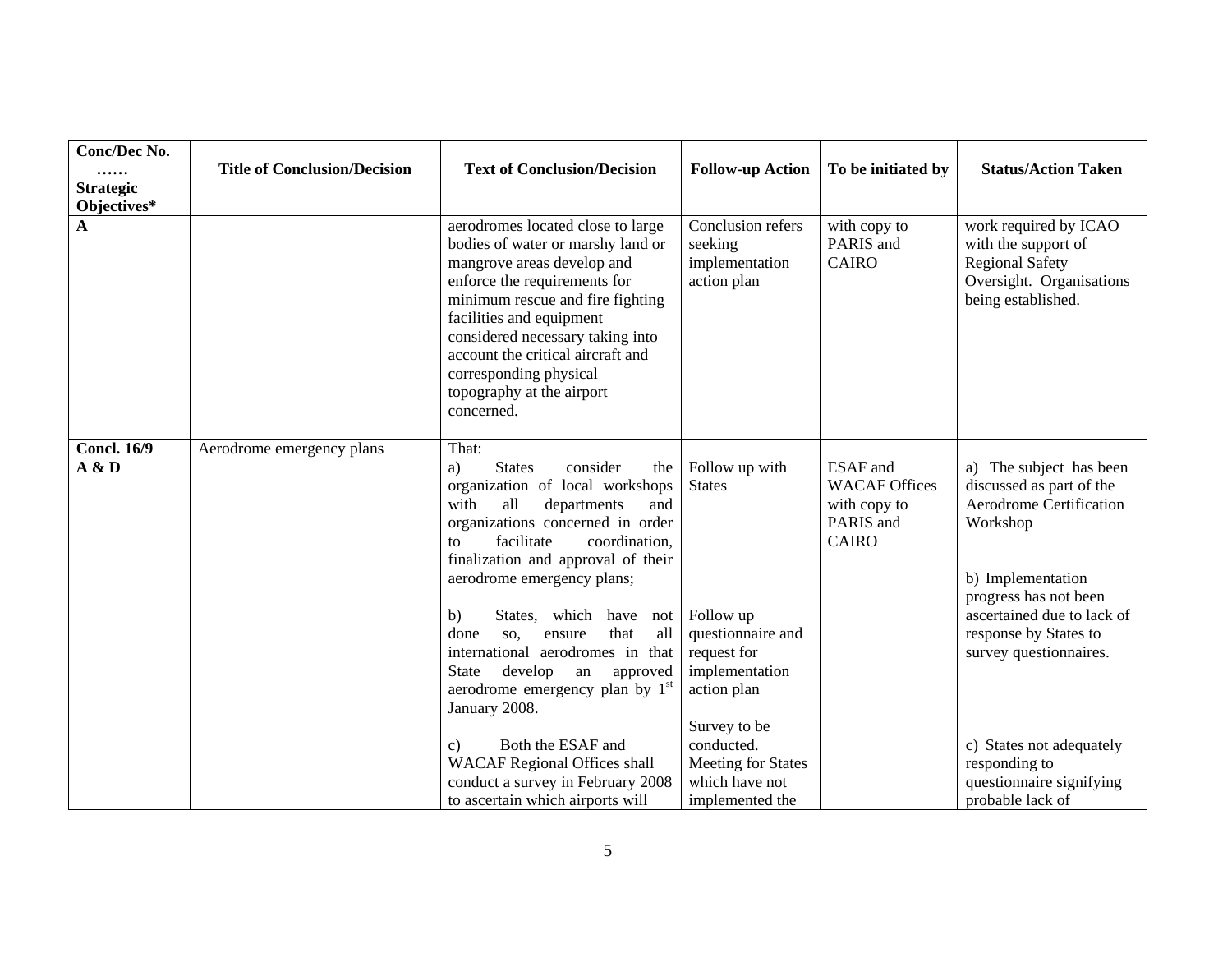| Conc/Dec No.<br><br><b>Strategic</b><br>Objectives* | <b>Title of Conclusion/Decision</b>                                                                                    | <b>Text of Conclusion/Decision</b>                                                                                                                                                                                                                                                                    | <b>Follow-up Action</b>                                           | To be initiated by                                                   | <b>Status/Action Taken</b>                                                                                                                                                                                        |
|-----------------------------------------------------|------------------------------------------------------------------------------------------------------------------------|-------------------------------------------------------------------------------------------------------------------------------------------------------------------------------------------------------------------------------------------------------------------------------------------------------|-------------------------------------------------------------------|----------------------------------------------------------------------|-------------------------------------------------------------------------------------------------------------------------------------------------------------------------------------------------------------------|
|                                                     |                                                                                                                        | still have not implemented this<br>requirement and convene a<br>meeting with States concerned to<br>discuss this issue further.                                                                                                                                                                       | requirement                                                       |                                                                      | implementation                                                                                                                                                                                                    |
| <b>Concl.16/10</b><br>A & D                         | Cooperative approach for the<br>evaluation of runway strength and<br>measurement of runway friction<br>characteristics | That neighbouring States consider<br>cooperative arrangements for<br>activities related to pavement<br>strength evaluation and surface<br>friction characteristics<br>measurement, including the<br>acquisition of associated<br>equipment, as appropriate.                                           | Follow up with<br><b>AFI</b> States                               | <b>ESAF</b> and<br><b>WACAF</b> with<br>copies to PARIS<br>and CAIRO | Steps have been initiated<br>within EAC Partner States<br>through CASSOA. Actual<br>implementation not yet<br>achieved. Efforts<br>continuing through other<br><b>Regional Safety Oversight</b><br>Organisations. |
| <b>Concl. 16/11</b><br>A&D                          | Aerodrome certification process -<br>Aerodrome certification and safety<br>management systems regulations.             | That:<br>States be encouraged to<br>a)<br>exchange their experiences in<br>implementing the aerodrome<br>certification requirement.                                                                                                                                                                   | Follow up with<br><b>AFI</b> States                               | <b>ESAF</b> and<br><b>WACAF</b> with<br>copies to PARIS<br>and CAIRO | a) Exchange of<br>experience through the<br>aerodrome Certification<br>and ISM training<br>workshop being<br>conducted throughout.                                                                                |
|                                                     |                                                                                                                        | CAAs, which have not<br>b)<br>done so, consider putting in<br>place a consultation framework<br>with their airport operator with a<br>view to developing a realistic<br>action<br>plan<br>the<br>for<br>of<br>the<br>implementation<br>aerodrome<br>certification<br>requirement based on a carefully | Follow up with<br><b>AFI</b> States<br>Survey to be<br>initiated. | <b>ESAF</b> and<br><b>WACAF</b> with<br>copies to PARIS<br>and CAIRO | b) Consultation with<br>industries is improving<br>through the Regional<br><b>Safety Oversight</b><br>Organisations and the<br>GAP Analysis conducted<br>under ACIP.                                              |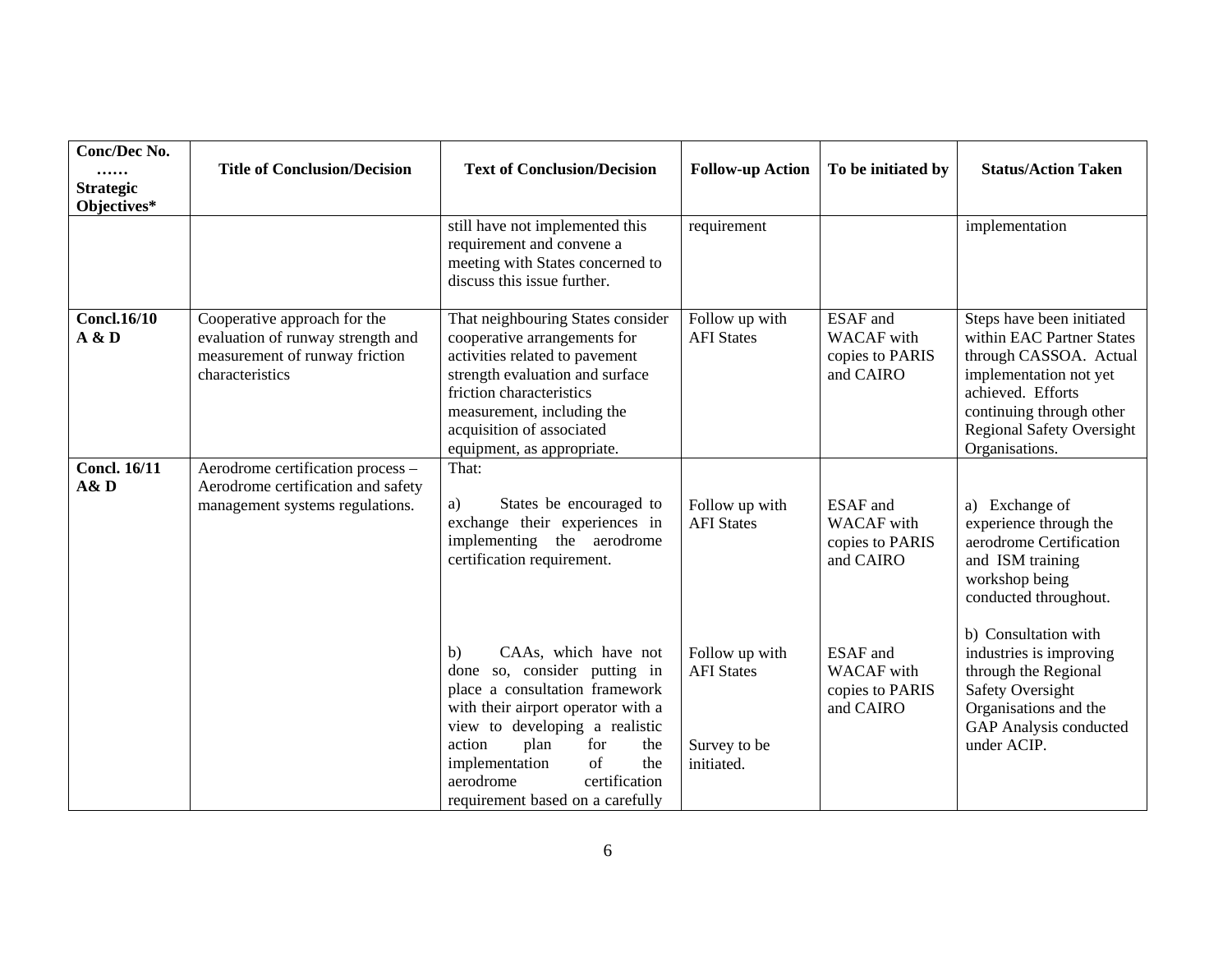| <b>Conc/Dec No.</b><br><br><b>Strategic</b><br>Objectives* | <b>Title of Conclusion/Decision</b>          | <b>Text of Conclusion/Decision</b>                                                                                                                                                                                                                                                                                                                                                                                                                              | <b>Follow-up Action</b>                                | To be initiated by                                                                                                                           | <b>Status/Action Taken</b>                                                                                                                                                                 |
|------------------------------------------------------------|----------------------------------------------|-----------------------------------------------------------------------------------------------------------------------------------------------------------------------------------------------------------------------------------------------------------------------------------------------------------------------------------------------------------------------------------------------------------------------------------------------------------------|--------------------------------------------------------|----------------------------------------------------------------------------------------------------------------------------------------------|--------------------------------------------------------------------------------------------------------------------------------------------------------------------------------------------|
|                                                            |                                              | considered gap analysis.<br>States, which have not<br>c)<br>done<br>the<br>SO,<br>ensure<br>and<br>development,<br>approval<br>publication by $1st$ January 2008,<br>of aerodrome certification and<br>SMS regulations as well as<br>certification<br>formal<br>process<br>defining steps to be followed for<br>the certification of aerodromes.<br><b>ICAO</b> further assist States<br>$\rm d$<br>in organizing training courses for<br>aerodrome inspectors. | Plan for training<br>activity                          | <b>ESAF</b> and<br><b>WACAF</b> with<br>copies to PARIS<br>and CAIRO<br><b>ESAF</b> and<br><b>WACAF</b> with<br>copies to PARIS<br>and CAIRO | Extensive training has<br>been conducted. Actual<br>implementation yet to be<br>monitored and evaluated<br><b>Training of aerodrome</b><br>inspectors scheduled for<br><b>Oct/Nov 2010</b> |
| Dec. 16/12<br>A                                            | Survey on AFS performance                    | That the ICAO Regional Offices<br>(Dakar and Nairobi) coordinate<br>the conduct of regional surveys on<br>AFS performance in order to<br>ascertain that AFTN and ATS/DS<br>continue to meet agreed<br>performance requirements.                                                                                                                                                                                                                                 | Carry out<br>coordination<br>between ESAF<br>and WACAF | <b>WACAF</b>                                                                                                                                 | Performance of AFI<br>AFTN and ATS/DS<br>networks                                                                                                                                          |
| <b>Concl. 16/13</b><br>A&B                                 | <b>AFTN</b> implementation<br>specifications | That:<br>AFI AFTN specifications<br>a)                                                                                                                                                                                                                                                                                                                                                                                                                          | Develop new                                            | <b>WACAF</b>                                                                                                                                 | Amend AFI AFTN                                                                                                                                                                             |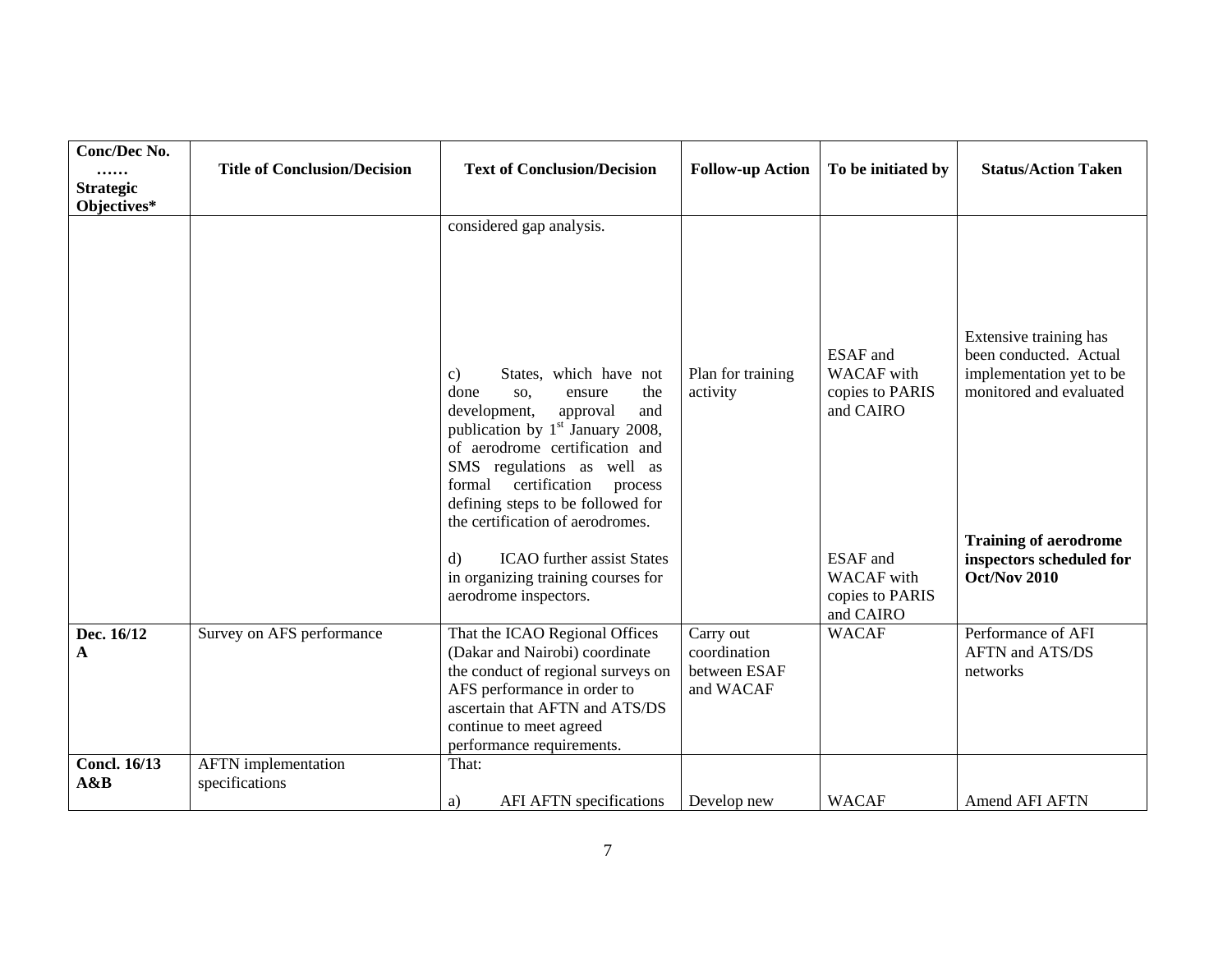| Conc/Dec No.<br><br><b>Strategic</b><br>Objectives* | <b>Title of Conclusion/Decision</b>                                                      | <b>Text of Conclusion/Decision</b>                                                                                                                                                                                                                                                        | <b>Follow-up Action</b>                     | To be initiated by | <b>Status/Action Taken</b> |
|-----------------------------------------------------|------------------------------------------------------------------------------------------|-------------------------------------------------------------------------------------------------------------------------------------------------------------------------------------------------------------------------------------------------------------------------------------------|---------------------------------------------|--------------------|----------------------------|
|                                                     |                                                                                          | prescribed by APIRG/15 be<br>amended to reflect emerging<br>technologies and new<br>communication bit-oriented<br>protocols; and                                                                                                                                                          | specifications for<br><b>AFTN</b>           |                    | specification              |
|                                                     |                                                                                          | The further use of X.25<br>b)<br>protocol be discouraged in the<br>AFI Region.                                                                                                                                                                                                            | <b>Notify States</b>                        | <b>WACAF</b>       | <b>State Letter</b>        |
| <b>Concl. 16/14</b><br>A                            | Implementation of ATN/IPS<br>(TCP/IP)                                                    | That, AFI States should<br>implement ATN/IPS (TCP/IP)<br>Standards to the maximum extent<br>possible, in order to avoid<br>interoperability difficulties with<br>an ATN/OSI system.<br>Note: Indications are that ICAO<br>SARPs related to ATN/IPS should<br>be available by end of 2008. | <b>Notify AFI States</b>                    | <b>WACAF</b>       | <b>State Letter</b>        |
| <b>Concl. 16/15</b><br>A & B                        | Aeronautical use of public Internet<br>for non-time critical applications                | That, AFI States consider the use<br>of the public Internet for non-time<br>critical applications in accordance<br>with relevant provisions in ICAO<br>Annexes 3, 10 and 15, and Doc<br>9855.                                                                                             | <b>Notify AFI States</b>                    | <b>WACAF</b>       | <b>State Letter</b>        |
| <b>Concl. 16/16</b><br>A                            | Implementation/Interconnection of<br>SADC/2, NAFISAT and AFISNET<br><b>VSAT Networks</b> | That States and Organizations<br>concerned expedite the<br>implementation and<br>interconnection of SADC/2,<br>NAFISAT and AFISNET VSAT<br>networks by end of December<br>2007, in order to increase AFS                                                                                  | Sensitize<br>concerned AFI<br><b>States</b> | <b>WACAF</b>       | <b>State Letter</b>        |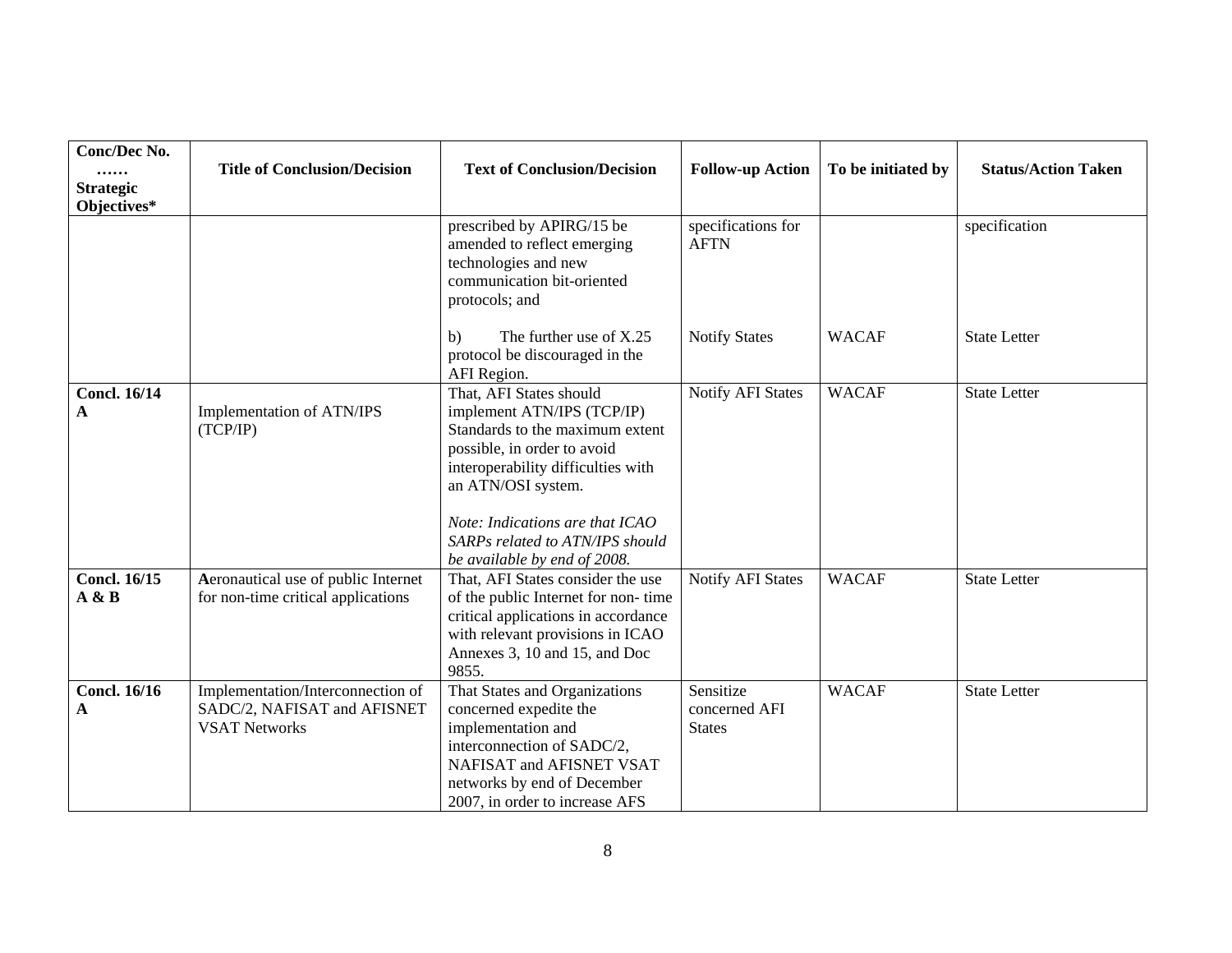| Conc/Dec No.<br><br><b>Strategic</b> | <b>Title of Conclusion/Decision</b>                                                        | <b>Text of Conclusion/Decision</b>                                                                                                                                                                                                                                                                                                                 | <b>Follow-up Action</b>                                   | To be initiated by               | <b>Status/Action Taken</b>                                            |
|--------------------------------------|--------------------------------------------------------------------------------------------|----------------------------------------------------------------------------------------------------------------------------------------------------------------------------------------------------------------------------------------------------------------------------------------------------------------------------------------------------|-----------------------------------------------------------|----------------------------------|-----------------------------------------------------------------------|
| Objectives*                          |                                                                                            |                                                                                                                                                                                                                                                                                                                                                    |                                                           |                                  |                                                                       |
|                                      |                                                                                            | (AFTN and ATS/DS) connectivity<br>and efficiency, thus improving<br>flight coordination and<br>management in the AFI Region.                                                                                                                                                                                                                       |                                                           |                                  |                                                                       |
| Dec., 16/17<br>A                     | Surveys on missing flight plans                                                            | That the ICAO Regional Offices<br>(Dakar and Nairobi) carry out the<br>necessary coordination to ensure                                                                                                                                                                                                                                            | Develop a suitable<br>form for such<br>surveys to include | WACAF and<br><b>ESAF Offices</b> | Survey on-going                                                       |
|                                      |                                                                                            | that due account is taken of AFTN<br>technical and operational aspects<br>in the conduct of surveys relating<br>to missing flight plans in the AFI<br>Region.                                                                                                                                                                                      | AFS data                                                  |                                  |                                                                       |
| <b>Concl. 16/18</b><br>A & D         | Cooperation between neighbouring<br>States in implementing VHF radio<br>coverage extension | That AFI States and Air<br>Navigation Service Providers<br>cooperate in addressing all aspects<br>related to the implementation of<br>VHF coverage facilities at<br>FIR/airspace boundaries,<br>including regulatory,<br>environmental and maintenance<br>aspects, in compliance with AFI/7<br>Recommendation 5/12c and<br>APIRG Conclusion 12/16. | Notify ESAF<br><b>States</b>                              | <b>WACAF</b>                     | <b>State Letter issued</b><br>Implementation on a<br>continuous basis |
| Dec. 16/19<br>A & D                  | Survey on AMS VHF coverage                                                                 | That the ICAO Regional Offices<br>(Dakar and Nairobi) coordinate<br>the conduct of regional surveys on<br>AMS/VHF coverage by States and<br>Organizations in order to ascertain<br>that VHF frequencies are free of                                                                                                                                | Conduct a survey                                          | <b>WACAF</b>                     | Organize a regional survey<br>on AMS/VHF                              |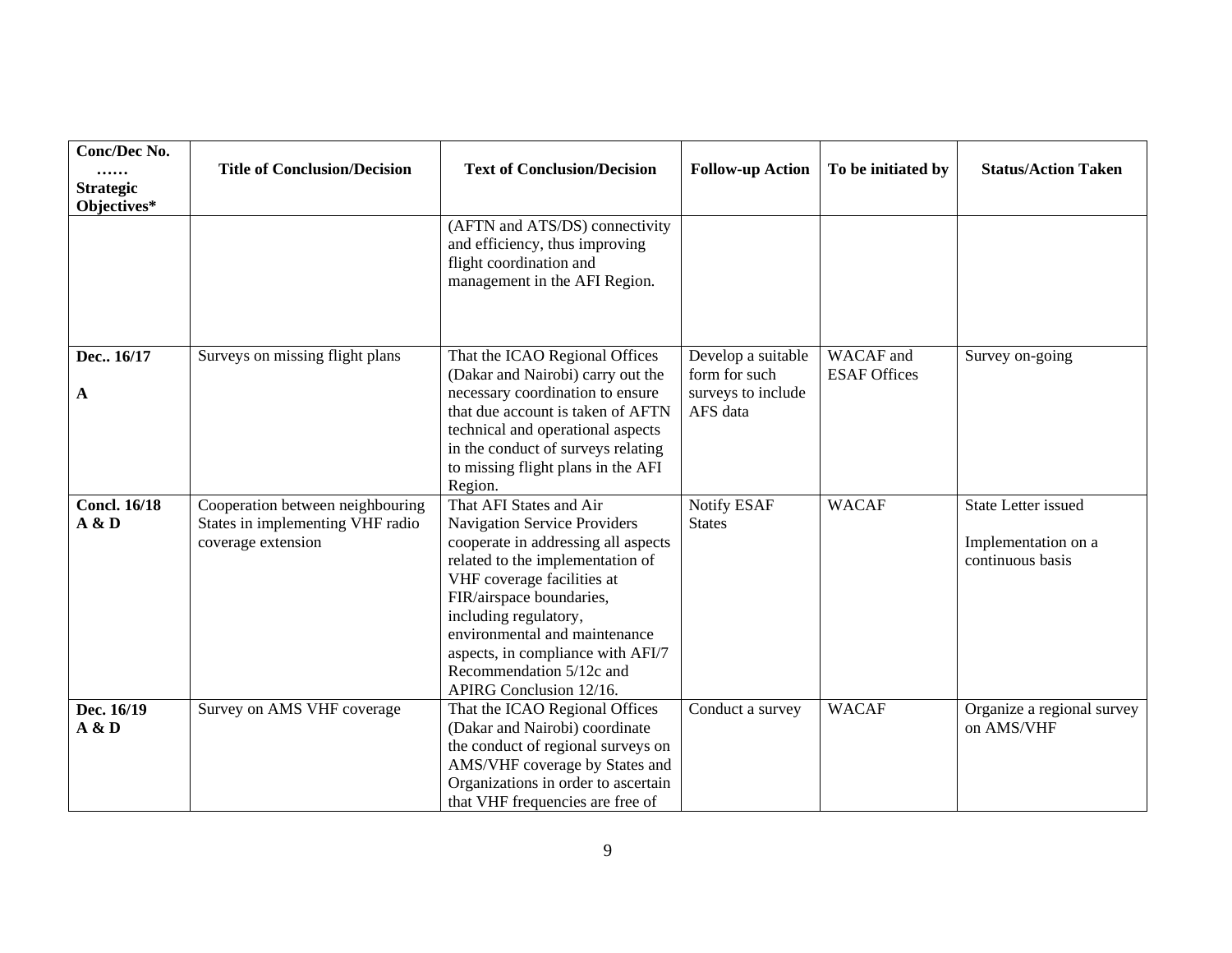| <b>Conc/Dec No.</b><br><br><b>Strategic</b><br>Objectives* | <b>Title of Conclusion/Decision</b>                                         | <b>Text of Conclusion/Decision</b>                                                                                                                                                                                                                                                                                                                                                                                      | <b>Follow-up Action</b>  | To be initiated by | <b>Status/Action Taken</b>                                                                                                |
|------------------------------------------------------------|-----------------------------------------------------------------------------|-------------------------------------------------------------------------------------------------------------------------------------------------------------------------------------------------------------------------------------------------------------------------------------------------------------------------------------------------------------------------------------------------------------------------|--------------------------|--------------------|---------------------------------------------------------------------------------------------------------------------------|
|                                                            |                                                                             | harmful interference and to initiate<br>remedial action with States<br>concerned as necessary.                                                                                                                                                                                                                                                                                                                          |                          |                    |                                                                                                                           |
| <b>Concl. 16/20</b><br>A & D                               | States participation in IATA VHF<br>coverage surveys                        | That States cooperate and provide<br>their support to VHF coverage<br>surveys to be carried out by IATA<br>in the AFI Region, initially every<br>18 months.                                                                                                                                                                                                                                                             | Notify AFI States        | <b>WACAF</b>       | <b>State Letter issued</b>                                                                                                |
| <b>Concl. 16/21</b><br>A & F                               | Implementation of GNSS En-Route<br>and Non-Precision Approach<br>Operations | That AFI States continue their<br>efforts to implement GNSS<br>applications for en-route and non-<br>precision approach operations as<br>part of Phase 1 of AFI GNSS<br>Strategy. In so doing, particular<br>attention should be accorded to<br>meeting all GNSS implementation<br>requirements, including<br>establishment of GNSS<br>legislation, regulatory framework,<br>and approval and monitoring<br>procedures. | <b>Notify AFI States</b> | <b>WACAF</b>       | <b>State Letter issued</b><br>Implementation on a<br>continuous basis, in line<br>with PBN implementation<br>plan for AFI |
| <b>Concl. 16/22</b><br>A & E                               | Recording of GNSS Parameters                                                | That AFI States that approve<br>GNSS-based operations ensure<br>that GNSS data relevant to those<br>operations are recorded as<br>recommended in ICAO Annex 10,<br>Volume I, Chapter 2, § 2.4.3.<br>Particularly, for GNSS core<br>systems, the following monitored<br>items should be recorded for all                                                                                                                 | <b>Notify AFI States</b> | <b>WACAF</b>       | <b>State Letter issued</b><br>Implementation on a<br>continuous basis                                                     |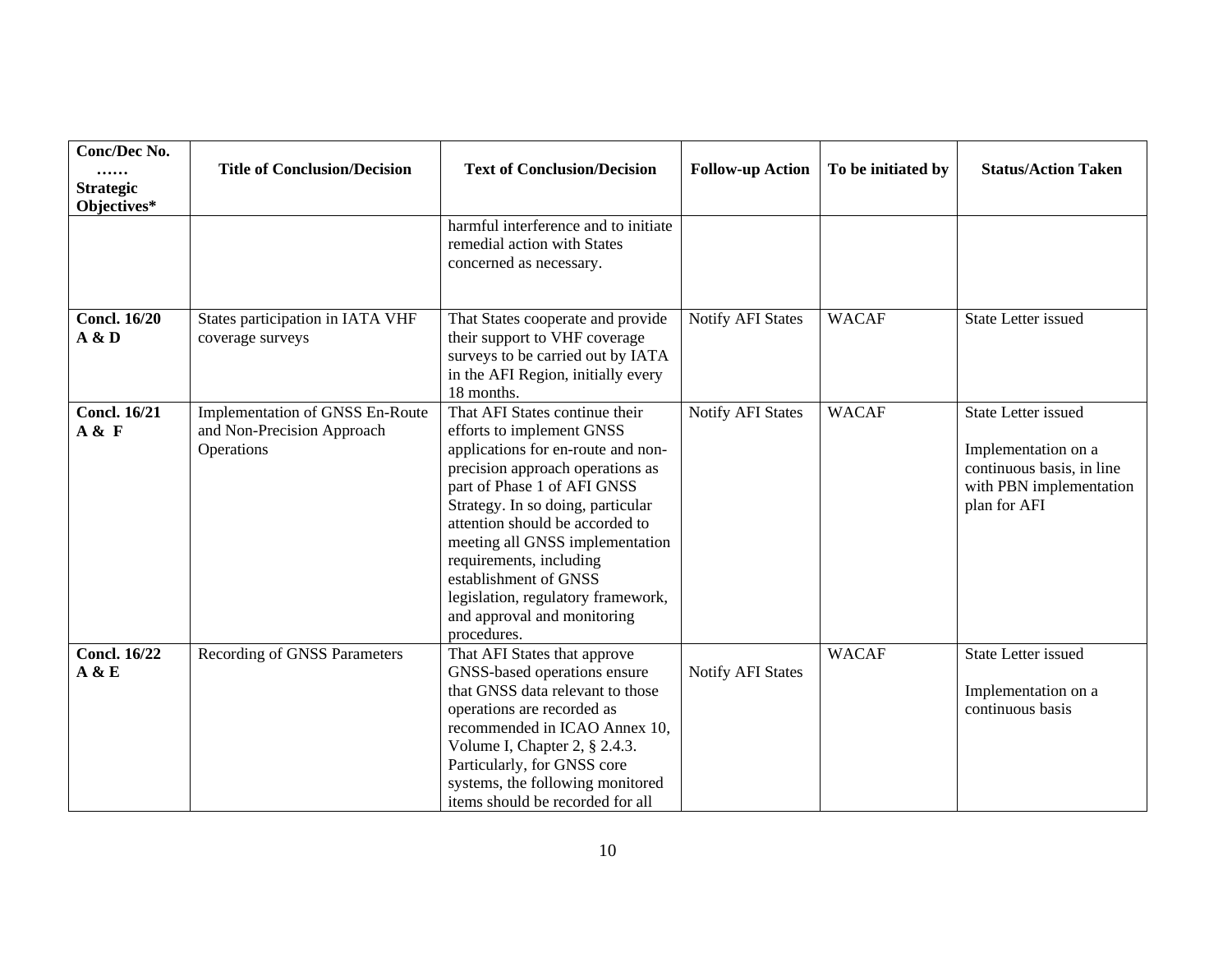| Conc/Dec No.<br><br><b>Strategic</b><br>Objectives* | <b>Title of Conclusion/Decision</b>         | <b>Text of Conclusion/Decision</b>                                                                                                                                                                                                                            | <b>Follow-up Action</b>          | To be initiated by | <b>Status/Action Taken</b>                                                                  |
|-----------------------------------------------------|---------------------------------------------|---------------------------------------------------------------------------------------------------------------------------------------------------------------------------------------------------------------------------------------------------------------|----------------------------------|--------------------|---------------------------------------------------------------------------------------------|
|                                                     |                                             | satellites in view:<br>a) observed satellite carrier-<br>to-noise density<br>$(C/N0)$ ;                                                                                                                                                                       |                                  |                    |                                                                                             |
|                                                     |                                             | observed satellite raw<br>b)<br>pseudo-range code and carrier<br>phase measurements;<br>broadcast satellite<br>c)<br>navigation messages, for all<br>satellites in view; and<br>relevant recording<br>d)<br>receiver status information.                      |                                  |                    |                                                                                             |
| <b>Concl. 16/23</b><br>A & D                        | Aeronautical information related<br>to GNSS | That, when implementing GNSS-<br>based operations, AFI States<br>ensure that the relevant<br>aeronautical information is<br>provided to the users as<br>appropriate.                                                                                          | <b>Notify AFI States</b>         | <b>WACAF</b>       | <b>State Letter issued</b>                                                                  |
| Dec.16/24<br>A & F                                  | <b>AFI GNSS Implementation</b><br>Strategy  | That the action taken by the Air<br>Navigation Commission on<br>APIRG Conclusions 15/18, 15/19<br>and 15/20 be referred to the AFI<br><b>GNSS Implementation Task Force</b><br>for updating the AFI GNSS<br>Strategy and progressing its work<br>accordingly. | Hold<br>AFI/GNSS/1/TF<br>Meeting | <b>WACAF</b>       | AFI GNSS TF meeting<br>organised and AFI/GNSS<br><b>Implementation Strategy</b><br>updated. |
| Dec. 16/25<br>A                                     | <b>NAVISAT Project</b>                      | That:<br>the progress report on<br>a)<br>NAVISAT Project submitted to<br>APIRG/16 be referred to the AFI<br><b>GNSS</b> Implementation Task Force                                                                                                             | Notify AFI<br><b>GNSS/TF</b>     | <b>WACAF</b>       | Letter to Egypt (through<br>MID Office) issued                                              |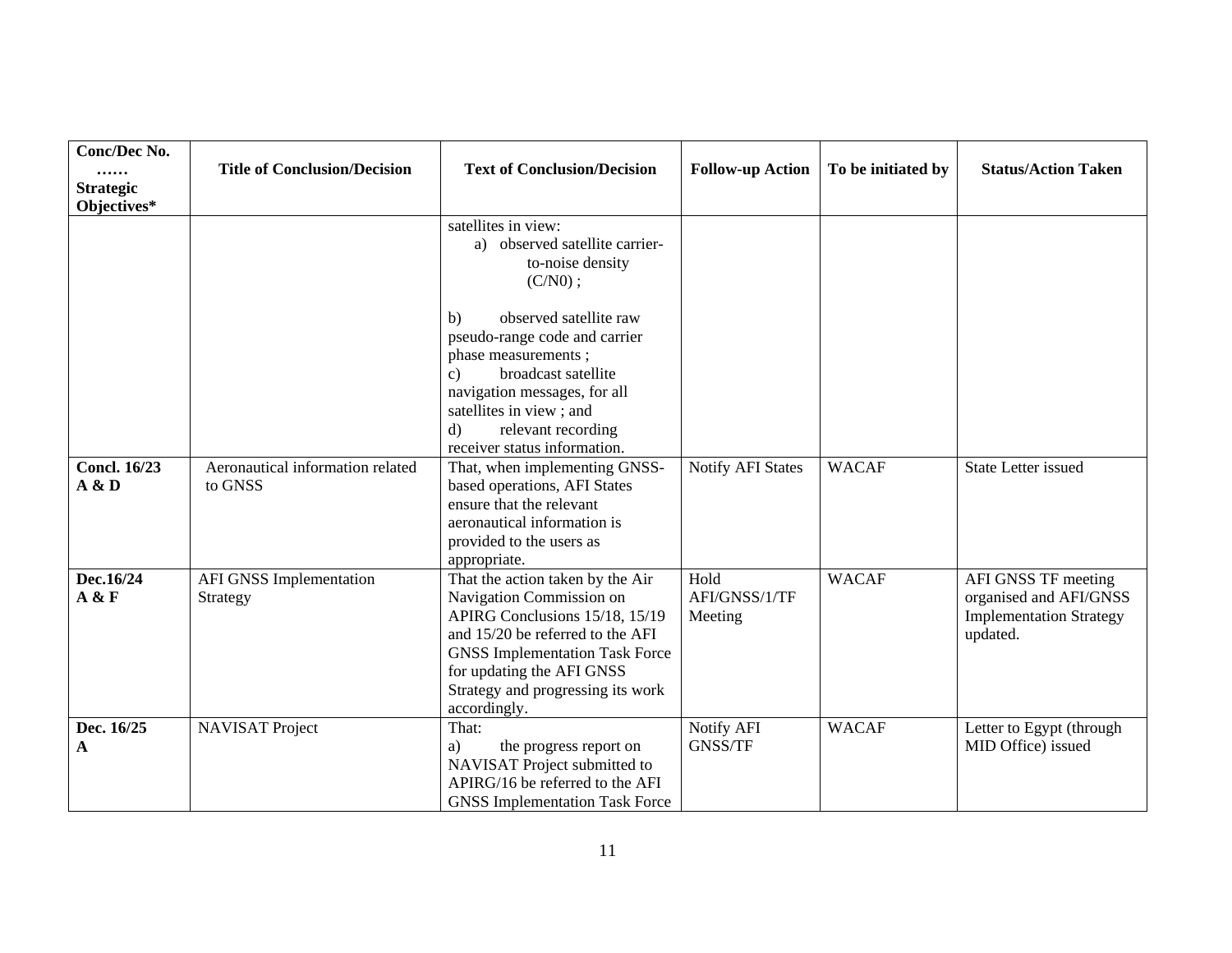| Conc/Dec No.<br><br><b>Strategic</b><br>Objectives* | <b>Title of Conclusion/Decision</b>                                         | <b>Text of Conclusion/Decision</b>                                                                                                                                                                                                                                                                                                                                                                                                                                                                          | <b>Follow-up Action</b>  | To be initiated by              | <b>Status/Action Taken</b>                       |
|-----------------------------------------------------|-----------------------------------------------------------------------------|-------------------------------------------------------------------------------------------------------------------------------------------------------------------------------------------------------------------------------------------------------------------------------------------------------------------------------------------------------------------------------------------------------------------------------------------------------------------------------------------------------------|--------------------------|---------------------------------|--------------------------------------------------|
|                                                     |                                                                             | for consideration in addressing its<br>work programme as required; and<br>while monitoring the work<br>$\mathbf{b}$<br>being done by MIDANPIRG on<br>the NAVISAT Project, the APIRG<br>Secretariat coordinate assistance<br>to project studies requiring inputs                                                                                                                                                                                                                                             |                          |                                 |                                                  |
|                                                     |                                                                             | from the AFI Region, should the<br>need arise.                                                                                                                                                                                                                                                                                                                                                                                                                                                              |                          |                                 |                                                  |
| Dec. 16/26<br>A                                     | Status of implementation of AFI<br>surveillance plan for en-route ACCs      | That the status of implementation<br>of the AFI surveillance plan for<br>en-route be included in the review<br>of CNS system performance.                                                                                                                                                                                                                                                                                                                                                                   | <b>Notify States</b>     | <b>WACAF</b>                    | <b>State Letter issued</b><br>Prosper to confirm |
| Dec. 16/27<br>A                                     | Establishment of an AFI<br><b>Surveillance Implementation Task</b><br>Force | That an AFI Surveillance<br><b>Implementation Task Force</b><br>(AS/I/TF) be established with the<br>following terms of reference:<br>Determine the operational<br>a)<br>performance requirements for<br>aeronautical surveillance in the<br>AFI Region, including en-route,<br>terminal areas (TMAs) and<br>aerodromes operations;<br>Identify and quantify near<br>$\mathbf{b}$<br>term and long term benefits of<br>relevant surveillance candidate<br>systems; and;<br>Develop a consistent draft<br>c) | Hold AS/I/TF<br>meetings | <b>ESAF</b> and<br><b>WACAF</b> | Organize meetings of<br>ASI/I/TF                 |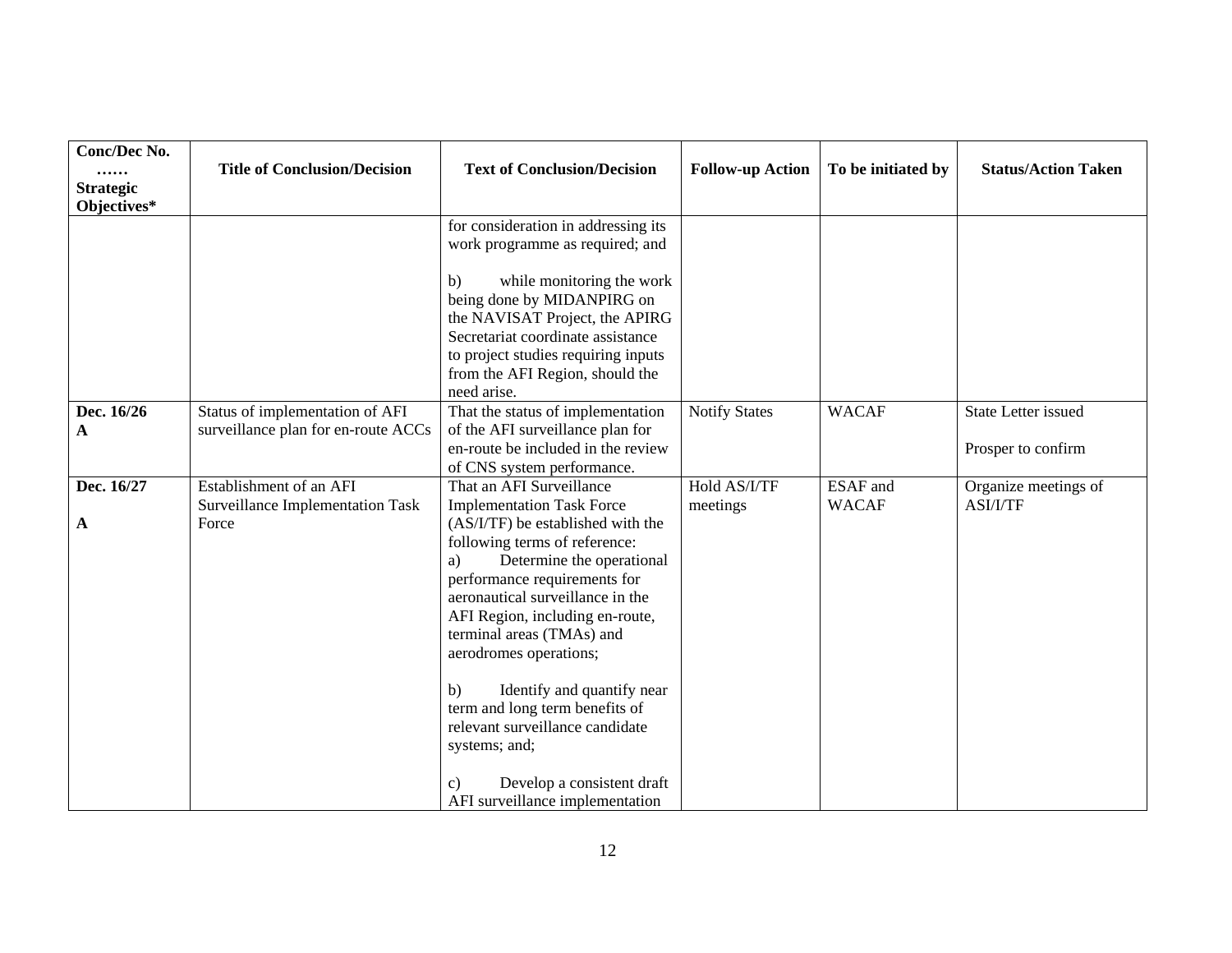| Conc/Dec No.<br><br><b>Strategic</b><br>Objectives* | <b>Title of Conclusion/Decision</b> | <b>Text of Conclusion/Decision</b>                                                                                                                                                                                                                                                                                                                                                                                  | <b>Follow-up Action</b> | To be initiated by | <b>Status/Action Taken</b> |
|-----------------------------------------------------|-------------------------------------|---------------------------------------------------------------------------------------------------------------------------------------------------------------------------------------------------------------------------------------------------------------------------------------------------------------------------------------------------------------------------------------------------------------------|-------------------------|--------------------|----------------------------|
|                                                     |                                     | plan including recommended<br>target dates of implementation,<br>taking into account availability of<br>SARPs and readiness of airspace<br>users and air navigation service<br>providers for a coordinated<br>implementation of service as<br>required.<br>Note:<br><b>The</b><br>Task<br>Force<br>$\mathbf{I}$ .<br>should be of multidisciplinary<br>nature to cover all aspects related<br>to its assigned work. |                         |                    |                            |
|                                                     |                                     | While undertaking the<br>2.<br>task, the Task Force should take<br>into account the work being<br>undertaken by relevant RAN<br>recommendations and APIRG<br>decisions<br>conclusions<br>and<br>pertaining<br>aeronautical<br>to<br>surveillance, and of ICAO Panels<br>with a view to avoiding any<br>duplication.<br><b>The</b><br>Force<br>3.<br>Task<br>should complete its work in                             |                         |                    |                            |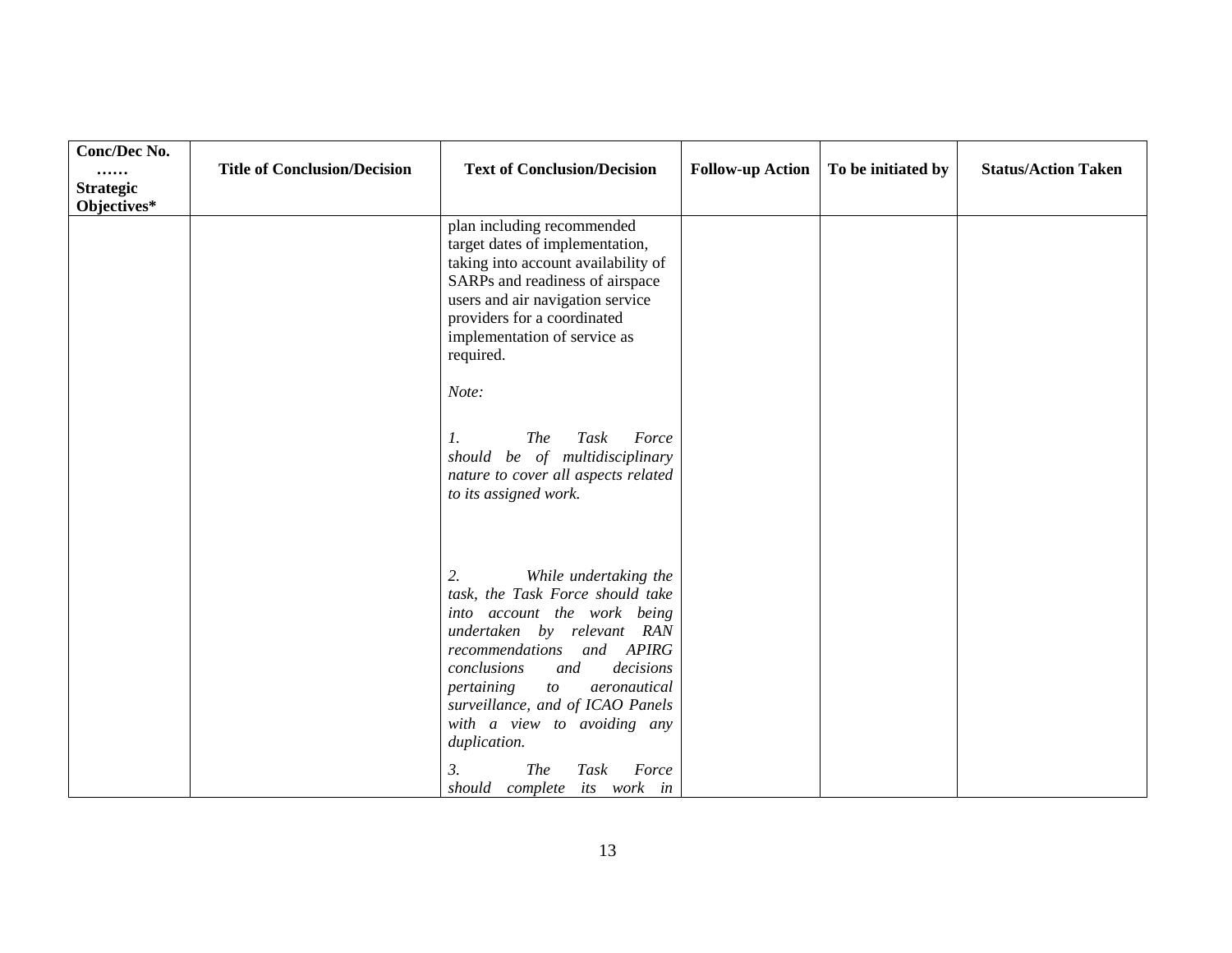| Conc/Dec No.<br><br><b>Strategic</b><br>Objectives* | <b>Title of Conclusion/Decision</b>                                              | <b>Text of Conclusion/Decision</b>                                                                                                                                                                                                                        | <b>Follow-up Action</b>                                               | To be initiated by                         | <b>Status/Action Taken</b>                                                                |
|-----------------------------------------------------|----------------------------------------------------------------------------------|-----------------------------------------------------------------------------------------------------------------------------------------------------------------------------------------------------------------------------------------------------------|-----------------------------------------------------------------------|--------------------------------------------|-------------------------------------------------------------------------------------------|
|                                                     |                                                                                  | <b>APIRG</b><br>coordination<br>with<br>and CNS<br>$Sub-$<br>ATS/AIS/SAR<br>groups, and present the results to<br>the next meeting of APIRG.<br>In assessing the readiness of<br>airspace users, take into account<br>business aviation usage.            |                                                                       |                                            |                                                                                           |
| <b>Concl. 16/28</b><br>A                            | AFI CNS Systems Implementation<br><b>Strategies</b>                              | That the CNS implementation<br>strategies described in the AFI<br><b>CNS/ATM</b> Implementation Plan<br>(AFI/Doc 003) be updated taking<br>due account of the revised ICAO<br>Global Air Navigation Plan (9750)<br>and AFI ATM operational<br>objectives. | Hold ICG<br>meetings for AFI<br>areas of routing                      | <b>ESAF</b>                                | Organize ICG meetings in<br>the Region and amend<br>Doc. 003 as required                  |
| Dec. 16/29<br>A                                     | Activities of AFI CNS/ATM<br><b>Implementation Coordination</b><br>Groups (ICGs) | That the CNS/ATM<br><b>Implementation Coordination</b><br>Groups (ICGs) established by<br>APIRG for each area of routing<br>should pursue their assigned work<br>in accordance with AFI/Doc 003<br>provisions.                                            | Hold ICG<br>meetings for AFI<br>areas of routing                      | <b>ESAF</b> and<br>WACAF as<br>appropriate | ICG meetings have been<br>organised and will<br>continue                                  |
| Dec. 16/30                                          | Harmonization of target dates of<br>implementation of AFI operational<br>systems | That:<br>the CNS Sub-group<br>a)<br>Secretariat should harmonize<br>target dates with ATS/AIS/SAR<br>Secretariat regarding operational<br>system implementation in the AFI<br>programme; and                                                              | Harmonize target<br>dates for AFI<br>CNS/ATM system<br>implementation | <b>WACAF</b>                               | Coordination between<br>CNS and ATS/AIS/SAR<br>Sub-group secretaries:<br>On-going process |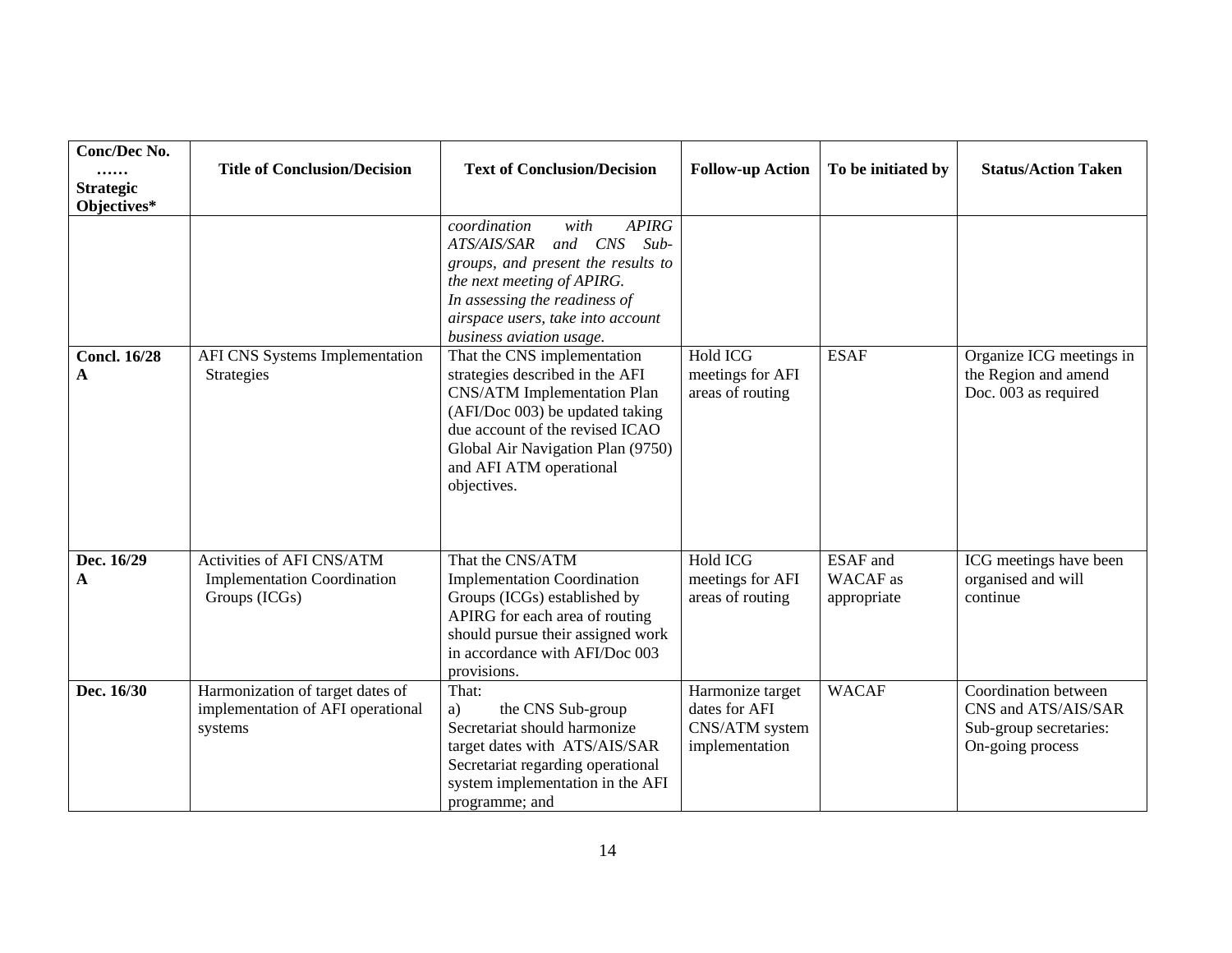| Conc/Dec No.<br><br><b>Strategic</b><br>Objectives* | <b>Title of Conclusion/Decision</b>                                   | <b>Text of Conclusion/Decision</b>                                                                                                                                                                                                                                                                                               | <b>Follow-up Action</b>    | To be initiated by  | <b>Status/Action Taken</b> |
|-----------------------------------------------------|-----------------------------------------------------------------------|----------------------------------------------------------------------------------------------------------------------------------------------------------------------------------------------------------------------------------------------------------------------------------------------------------------------------------|----------------------------|---------------------|----------------------------|
|                                                     |                                                                       | reference CNS and ATM<br>b)<br>implementation documents<br>reflecting disparity in dates should<br>be amended accordingly.                                                                                                                                                                                                       |                            |                     |                            |
| <b>Concl. 16/31</b><br>A                            | Collective Approach to CNS/ATM<br>system elements                     | That the air navigation service<br>providers (ANSPs) adopt a<br>collective approach and speak in a<br>single voice on issues of common<br>interest related to the<br>implementation of CNS elements<br>of the CNS/ATM systems (such as<br>service level agreements with<br>ATN service providers, system<br>availability, etc.). | Notify AFI<br><b>ANSPs</b> | <b>WACAF</b>        | <b>State Letter issued</b> |
| <b>Concl. 16/32</b><br>A                            | Establishment of an AFI Frequency<br><b>Spectrum Management Group</b> | That an AFI Frequency Spectrum<br>Management Group (AFI/FSMG)<br>be established under the<br>coordination of the ICAO<br>Secretariat in order to address<br>issues of common interest related<br>to aeronautical spectrum<br>management and control.                                                                             | <b>Notify AFI States</b>   | <b>WACAF</b>        | <b>State Letter issued</b> |
| <b>Concl. 16/33</b>                                 | FANS 1/A OPERATIONAL<br>MANUAL FOR APPLICATION                        | THAT:<br>A) THE<br><b>FANS</b><br>1/A                                                                                                                                                                                                                                                                                            | <b>Notify States</b>       | <b>ESAF Office</b>  | <b>State Letter issued</b> |
| A                                                   | IN THE AFI REGION                                                     | <b>OPERATIONAL</b><br>MANUAL AT ICAO<br>WEBSITE:<br>ICAO.INT/APIRG/1<br><b>REPORT</b><br>BE<br>6<br>APPLIED IN THE<br>AFI REGION; AND                                                                                                                                                                                            |                            | <b>WACAF Office</b> | <b>State Letter issued</b> |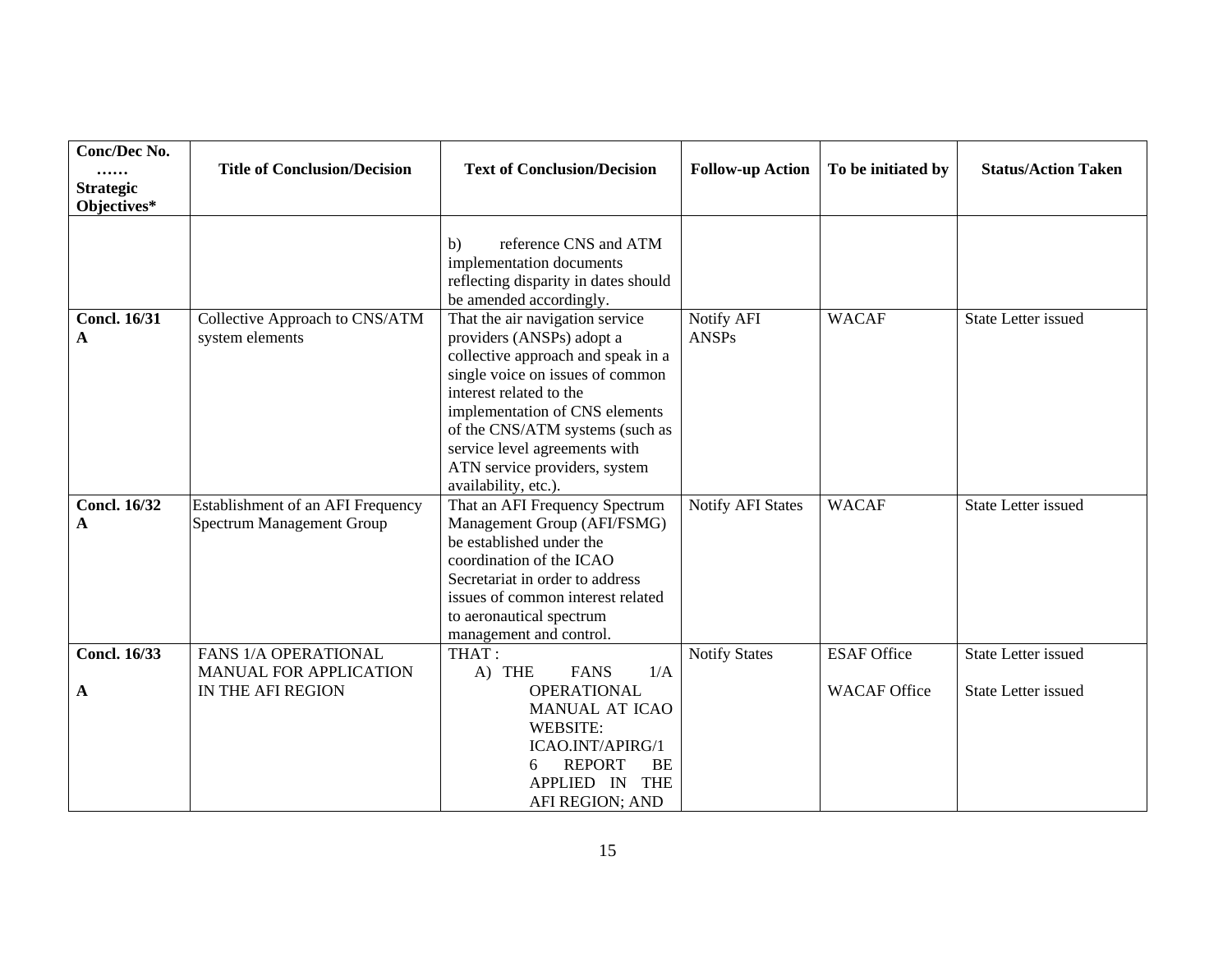| Conc/Dec No.<br><br><b>Strategic</b><br>Objectives* | <b>Title of Conclusion/Decision</b>                                                         | <b>Text of Conclusion/Decision</b>                                                                                                                                                                                                                                                                                                                                                                                                                                                          | <b>Follow-up Action</b>                                   | To be initiated by                        | <b>Status/Action Taken</b>                                            |
|-----------------------------------------------------|---------------------------------------------------------------------------------------------|---------------------------------------------------------------------------------------------------------------------------------------------------------------------------------------------------------------------------------------------------------------------------------------------------------------------------------------------------------------------------------------------------------------------------------------------------------------------------------------------|-----------------------------------------------------------|-------------------------------------------|-----------------------------------------------------------------------|
|                                                     |                                                                                             | South Africa manages the<br>b)<br>FANS 1/A Operational Manual<br>for the AFI region.                                                                                                                                                                                                                                                                                                                                                                                                        |                                                           |                                           |                                                                       |
| Dec. 16/34<br>A                                     | Appellation of the current ATM<br>Sub-Group to be reverted to the<br>ATS/AIS/SAR Sub-Group: | That the appellation of the current<br>ATM Sub-Group be reverted to<br>the ATS/AIS/SAR Sub-Group. Its<br>revised Terms of Reference are at<br>Appendix R                                                                                                                                                                                                                                                                                                                                    | <b>Notify States</b>                                      | <b>ESAF Office</b><br><b>WACAF Office</b> | <b>State Letter</b><br>Actioned by APIRG SG<br><b>State Letter</b>    |
| Dec. 16/35<br>A                                     | Renaming the<br>APIRG/RVSM/RNAV/RNP/TF                                                      | That the existing<br>APIRG/RVSM/RNAV/RNP Task<br>Force shall be renamed the<br><b>APIRG RVSM Task Force with</b><br>revised Terms of Reference at<br>Appendix F to this Report                                                                                                                                                                                                                                                                                                              | <b>Notify States</b>                                      | <b>ESAF Office</b><br><b>WACAF Office</b> | <b>State Letter</b><br>Completed<br><b>State Letter</b><br>Completed  |
| <b>Concl. 16/36</b>                                 | AFI RVSM IMPLEMENTATION<br>- FUNDING                                                        | <b>THE</b><br><b>IATA</b><br><b>MEMBER</b><br><b>AIRLINES</b><br><b>CONTINUE</b><br><b>TO</b><br><b>THE</b><br><b>FINANCE</b><br><b>WITHIN</b><br><b>AVAILABLE</b><br><b>FUNDS</b><br><b>TO</b><br>SUPPORT SPECIFIC PROJECTS<br>RELATING TO THE RVSM<br><b>EFFORT</b><br><b>IMPLEMENTATION</b><br>ORDER<br><b>TO</b><br><b>IMPROVE</b><br>IN<br>SAFETY AND ECONOMY OF<br>AIR TRAFFIC IN THE AFI<br><b>KEEP</b><br><b>THE</b><br>REGION AND<br>TASK FORCE<br><b>INFORMED</b><br>ACCORDINGLY. | Coordinate with<br><b>IATA</b> Regional<br>Office for AFI | <b>ESAF Office</b>                        | <b>State Letter issued</b><br>Implementation on a<br>continuous basis |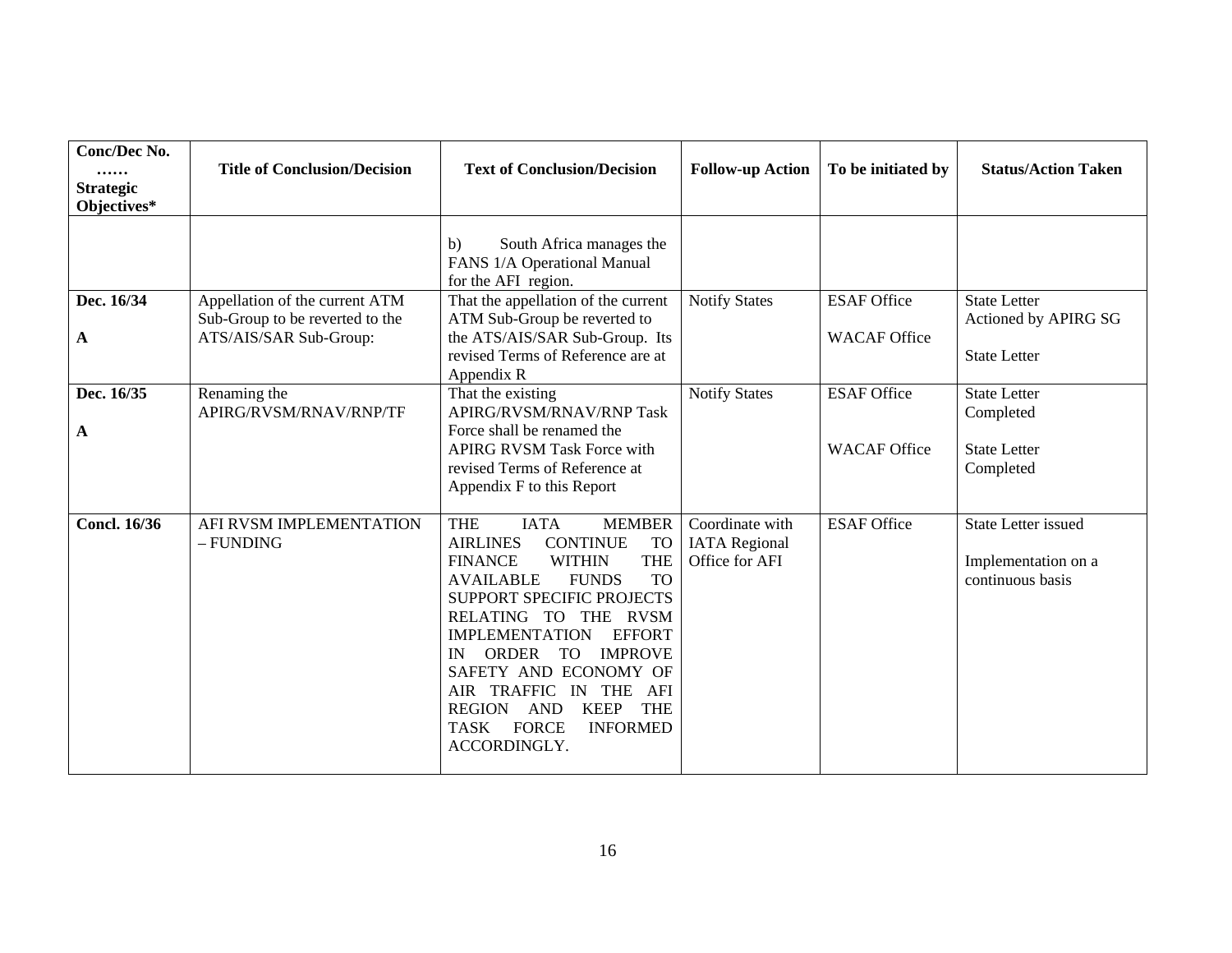| Conc/Dec No.<br><br><b>Strategic</b><br>Objectives* | <b>Title of Conclusion/Decision</b>                                                                                       | <b>Text of Conclusion/Decision</b>                                                                                                                                                                                                                                                               | <b>Follow-up Action</b>              | To be initiated by                        | <b>Status/Action Taken</b>                                           |
|-----------------------------------------------------|---------------------------------------------------------------------------------------------------------------------------|--------------------------------------------------------------------------------------------------------------------------------------------------------------------------------------------------------------------------------------------------------------------------------------------------|--------------------------------------|-------------------------------------------|----------------------------------------------------------------------|
| <b>Concl. 16/37</b><br>A&D                          | AFI RVSM STRATEGY/ACTION<br><b>PLAN</b>                                                                                   | <b>THAT</b><br><b>THE</b><br><b>UPDATED</b><br>AFI<br><b>RVSM</b><br>STRATEGY/ACTION<br>PLAN AT APPENDIX G BE<br><b>CIRCULATED</b><br>TO T<br><b>STATES</b><br>FOR QUALITY ASSURANCE.                                                                                                            | <b>Notify States</b>                 | <b>ESAF Office</b><br><b>WACAF Office</b> | <b>State Letter issued</b><br><b>State Letter issued</b>             |
| <b>Concl. 16/38</b><br>A&D                          | Implementation of the required<br>CNS infrastructure to support the<br>implementation of RVSM in the<br><b>AFI</b> Region | That in view of the<br>implementation of RVSM and<br>provision of ATC service, States<br>are urged to implement the<br>required supportive CNS<br>infrastructure namely: ATS DS<br>circuits AMS and appropriate<br>NAVAIDS as soon as possible,<br>but not later 03 July 2008.                   | <b>Notify States</b>                 | <b>ESAF Office</b><br><b>WACAF Office</b> | <b>State Letter</b><br><b>State Letter</b>                           |
| <b>Concl. 16/39</b><br>A&D                          | Target date for AFI RVSM<br>Implementation                                                                                | That, the target date for<br>implementation of RVSM in the<br>AFI Region will be 25th<br>September 2008.<br>Note: The RVSM Pre-<br>implementation Safety Case<br>(PISC) document will be<br>forwarded to ANC for<br>consideration as soon as possible<br>but not later than128 February<br>2008. | <b>Notify States</b>                 | <b>ESAF Office</b><br><b>WACAF Office</b> | <b>State Letter</b><br>Completed<br><b>State Letter</b><br>Completed |
| <b>Concl. 16/40</b>                                 | Training Guidelines for AIS<br>personnel                                                                                  | That ICAO expedite the<br>a)<br>publication of the revised Training                                                                                                                                                                                                                              | Revise the<br><b>Training Manual</b> | <b>ICAO</b><br>Headquarters               | <b>Appropriate Provisions</b>                                        |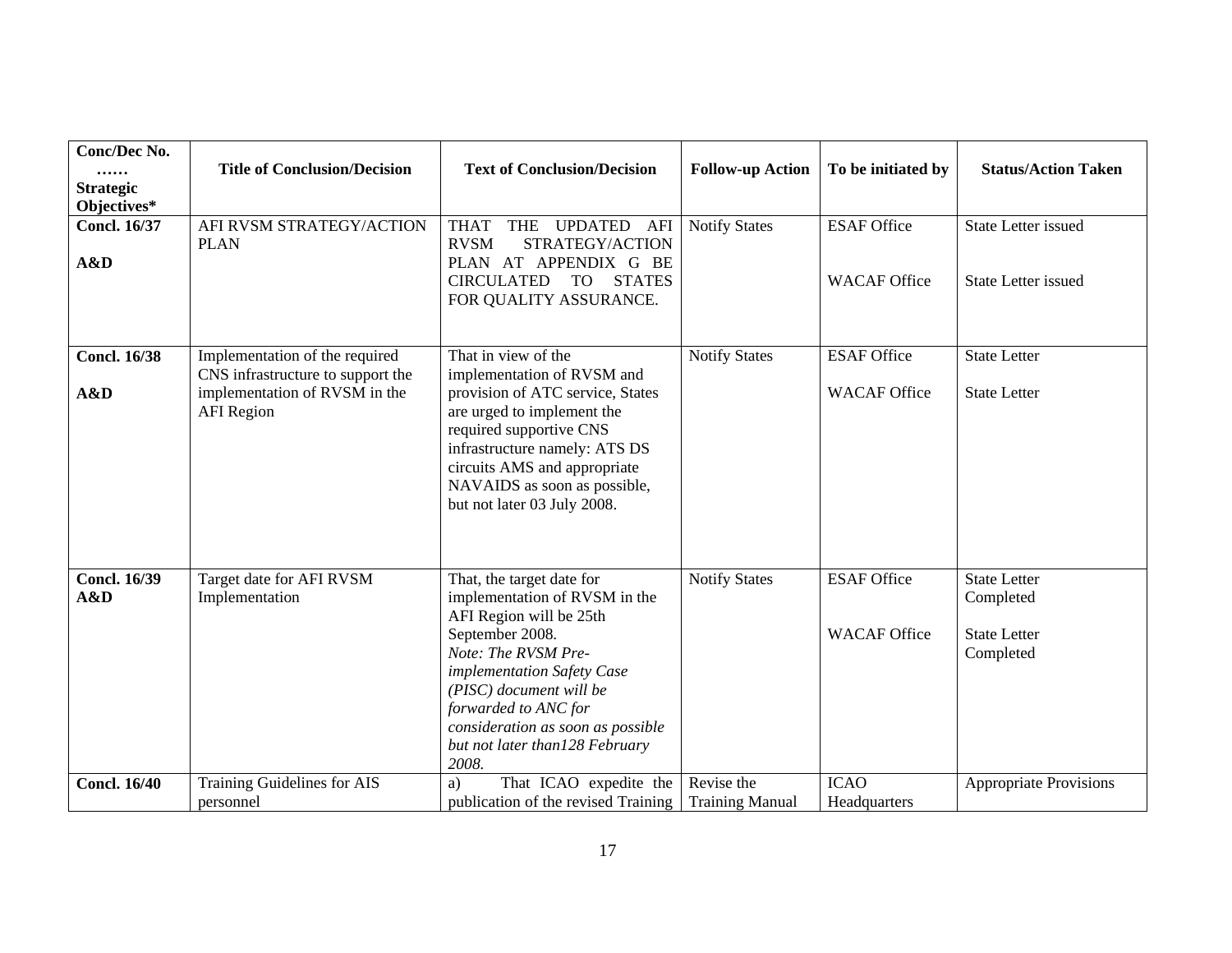| Conc/Dec No.<br><br><b>Strategic</b><br>Objectives* | <b>Title of Conclusion/Decision</b>                                                                     | <b>Text of Conclusion/Decision</b>                                                                                                                                                                                                                                                                                                                                                                            | <b>Follow-up Action</b>  | To be initiated by          | <b>Status/Action Taken</b> |
|-----------------------------------------------------|---------------------------------------------------------------------------------------------------------|---------------------------------------------------------------------------------------------------------------------------------------------------------------------------------------------------------------------------------------------------------------------------------------------------------------------------------------------------------------------------------------------------------------|--------------------------|-----------------------------|----------------------------|
| A                                                   |                                                                                                         | Manual (Doc.7192), Part E-3 as<br>recommended by the AIS/MAP<br>Divisional Meeting in 1998 (Doc.<br>9733), so as to facilitate the<br>introduction<br>of<br>the<br>basic<br>requirements for States to consider<br>the licensing issue of their AIS<br>personnel; and<br>ICAO expedites the<br>b)<br>development of AIS training<br>guidance material relating to the<br>implementation of CNS/ATM<br>system. | Doc. 7192 Part E-<br>3   |                             |                            |
| <b>Concl. 16/41</b><br>A                            | Framework and guidance material<br>for the establishment of centralized<br>AFI Region Database(AFI-CAD) | That the framework and guidance<br>material at Appendix H be<br>adopted for the AFI Region for the<br>establishment of the centralized                                                                                                                                                                                                                                                                        | <b>Notify States</b>     | <b>ESAF Office</b>          | <b>State Letter</b>        |
| <b>Concl. 16/42</b>                                 | Development of AFI CAD Business<br>Model and Financial Model                                            | AFI Region AIS Database.<br>That ICAO provides appropriate<br>experts to assist the Study Group<br>to develop a business model and<br>financial model for the AFI CAD.                                                                                                                                                                                                                                        | Request HQ for<br>Expert | <b>ICAO</b><br>Headquarters | Provide Expert             |
| <b>Concl. 16/43</b><br>D                            | Seminars/Workshops on the<br>provision of Digital Electronic<br>Terrain and Obstacle Data.              | That ICAO organise<br>Seminars/Workshops on the<br>provision of 1 Electronic Terrain<br>and Obstacle Data in accordance<br>with the new provisions in Annex                                                                                                                                                                                                                                                   | Organise Seminar         | <b>WACAF</b> Office         | <b>Conduct Seminar</b>     |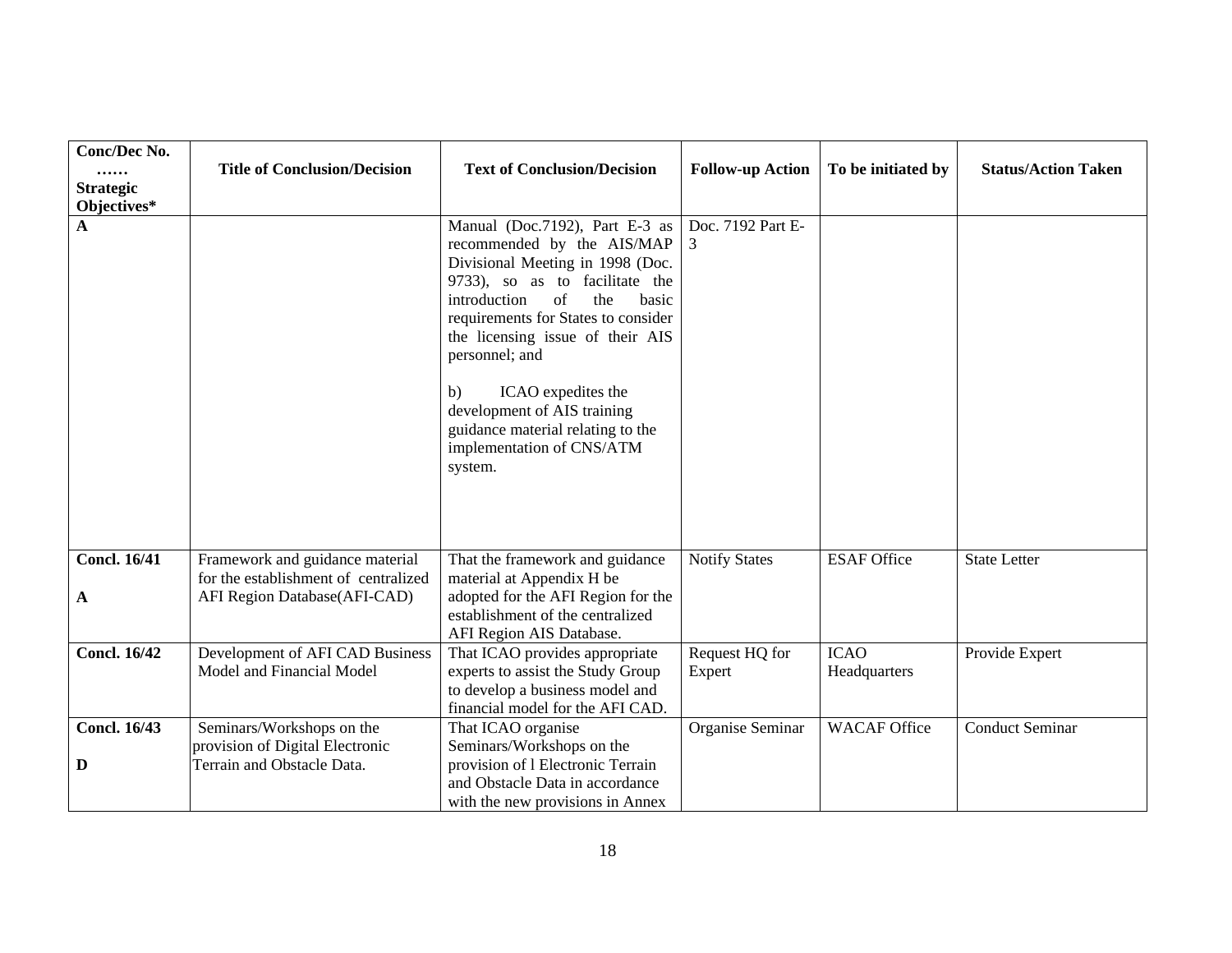| Conc/Dec No.<br><br><b>Strategic</b><br>Objectives* | <b>Title of Conclusion/Decision</b>                                                                                  | <b>Text of Conclusion/Decision</b>                                                                                                                                                                                                             | <b>Follow-up Action</b> | To be initiated by                        | <b>Status/Action Taken</b>                                                                                                                             |
|-----------------------------------------------------|----------------------------------------------------------------------------------------------------------------------|------------------------------------------------------------------------------------------------------------------------------------------------------------------------------------------------------------------------------------------------|-------------------------|-------------------------------------------|--------------------------------------------------------------------------------------------------------------------------------------------------------|
|                                                     |                                                                                                                      | 15.                                                                                                                                                                                                                                            |                         |                                           |                                                                                                                                                        |
| <b>Concl. 16/44</b><br>A                            | Adoption of the EUROCONTROL<br>EAD URS for application in AFI<br>Region                                              | That the APIRG adopt the<br>EUROCONTROL EAD URS as a<br>basis for the AFI CAD URS<br>taking into account the AFI<br>requirements.                                                                                                              | <b>Notify States</b>    | <b>ESAF Office</b>                        | <b>State Letter</b>                                                                                                                                    |
| <b>Concl. 16/45</b><br>A&D                          | Implementation of ATC service                                                                                        | That States which have not yet<br>done so, implement ATC service<br>along all ATS routes contained in<br>Table ATS 1 of the AFI Plan<br>(Doc.7474) as soon as possible,<br>but not later than 03 July 2008 in<br>the spirit of AFI/7 Rec.5/21. | <b>Notify States</b>    | <b>ESAF Office</b><br><b>WACAF OFFICE</b> | <b>State Letter issued</b><br>Implementation on a<br>continuous basis<br><b>State Letter issued</b><br>Implementation on a<br>continuous basis         |
| <b>Concl. 16/46</b>                                 | Implementation of the non-<br>implemented routes including<br><b>RNAV</b> routes                                     | That States concerned implement<br>the ATS routes at Appendix I as<br>soon as possible, but not later than<br>AIRAC date of 03 July 2008.                                                                                                      | <b>Notify States</b>    | <b>ESAF Office</b>                        | State letter issued<br>Some routes yet to be<br>implemented<br>and continuous provision<br>of an appropriate<br>assistance required by<br><b>State</b> |
| <b>Concl. 16/47</b>                                 | Participation in the ATS/AIS/SAR                                                                                     | That:                                                                                                                                                                                                                                          | <b>Notify States</b>    | <b>ESAF Office</b>                        | <b>State Letter issued</b>                                                                                                                             |
| A&D                                                 | Sub-group and SAR inclusion in the<br>comprehensive Regional<br>Implementation Plan for Aviation<br>Safety in Africa | States which have not<br>a)<br>done so, include SAR experts to<br>participate in the work programme<br>of the APIRG ATS/AIS/SAR sub-<br>group;                                                                                                 |                         |                                           | Some States yet to<br>implement                                                                                                                        |
|                                                     |                                                                                                                      | States, which have not yet<br>b)<br>done so, establish permanent SAR                                                                                                                                                                           |                         | <b>WACAF Office</b>                       | <b>State Letter issued</b><br>Some States yet to                                                                                                       |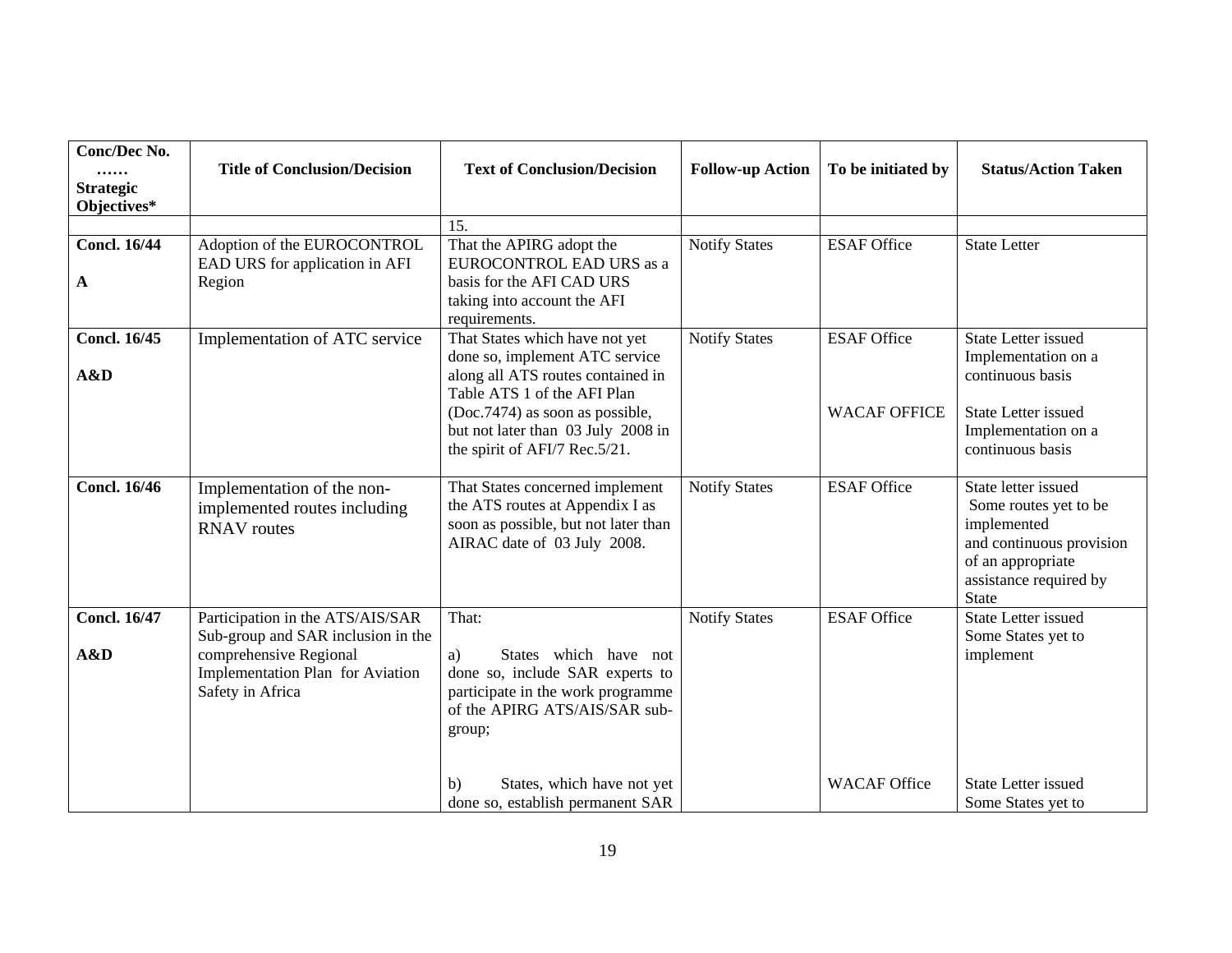| Conc/Dec No.<br><br><b>Strategic</b><br>Objectives* | <b>Title of Conclusion/Decision</b>                                                                          | <b>Text of Conclusion/Decision</b>                                                                                                                                                                                                                                                                                   | <b>Follow-up Action</b>                          | To be initiated by                                               | <b>Status/Action Taken</b>                                                     |
|-----------------------------------------------------|--------------------------------------------------------------------------------------------------------------|----------------------------------------------------------------------------------------------------------------------------------------------------------------------------------------------------------------------------------------------------------------------------------------------------------------------|--------------------------------------------------|------------------------------------------------------------------|--------------------------------------------------------------------------------|
|                                                     |                                                                                                              | structures within national civil<br>aviation authorities as a priority<br>and                                                                                                                                                                                                                                        |                                                  |                                                                  | implement                                                                      |
|                                                     |                                                                                                              | ICAO and AFCAC ensure<br>C)<br>that the conclusions of the SAR<br>Conference of Saint Denis, de la<br>Réunion, be taken into account in<br>Comprehensive Regional<br>the<br>Implementation Plan for Aviation<br>Safety in Africa as far as possible.                                                                 | <b>Regional Offices</b><br>coordinate with<br>HQ | <b>Regional Offices</b>                                          | HQ Coordination effected                                                       |
| <b>Concl. 16/48</b><br>D                            | Response by the States to ICAO<br><b>Regional Offices State letters</b>                                      | That, States respond promptly<br>to ICAO Regional Offices State<br>letters soliciting information on<br>the status of implementation of<br>the relevant Decisions of the<br>MET/SG and the MET related<br>Conclusions and Decisions of<br><b>APIRG</b><br>and<br>other<br>implementation issues in the<br>MET field. | Invite States to<br>take appropriate<br>action   | <b>Regional Offices</b>                                          | State Letter issued and<br>improved prompt<br>responses                        |
| <b>Concl. 16/49</b><br>A&D                          | Training seminar on the use of<br>icing, turbulence and convective<br>clouds forecasts in GRIB2 code<br>form | <b>WAFC</b><br>London<br>That the<br>Provider State be invited, in<br>coordination with ICAO and<br>WMO, to provide training<br>seminars on the use of icing,<br>turbulence<br>and<br>convective<br>clouds forecasts in GRIB2<br>code form to AFI States;                                                            | Invite WAFC<br>London to conduct<br>courses      | MET HQ in<br>Coordination with<br><b>AFI</b> Regional<br>Offices | Training postponed for<br>2011, WAFC London<br>Provider State was not<br>ready |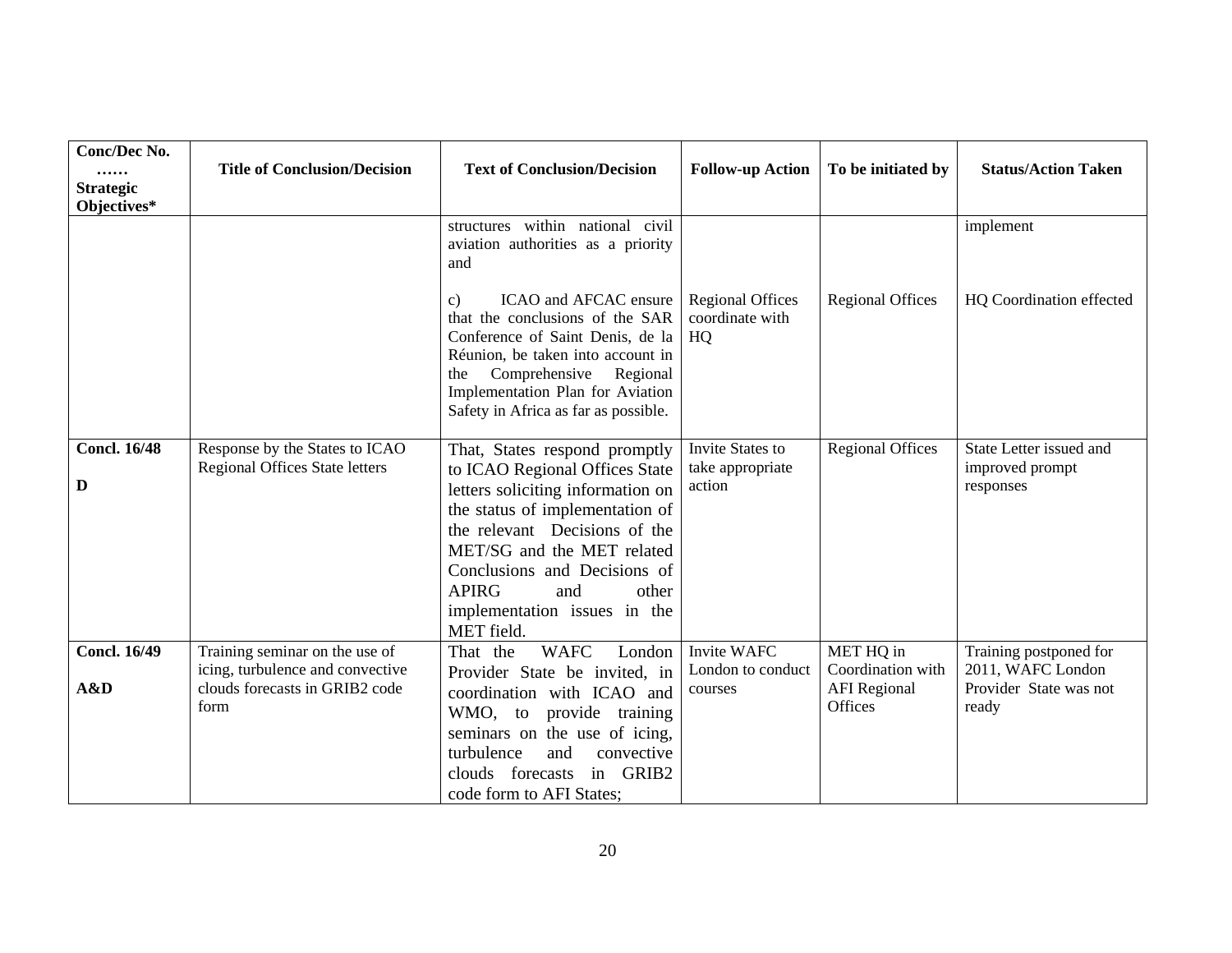| Conc/Dec No.<br><br><b>Strategic</b><br>Objectives* | <b>Title of Conclusion/Decision</b>                                           | <b>Text of Conclusion/Decision</b>                                                                                                                                                                                                                                                          | <b>Follow-up Action</b>                                                     | To be initiated by    | <b>Status/Action Taken</b> |
|-----------------------------------------------------|-------------------------------------------------------------------------------|---------------------------------------------------------------------------------------------------------------------------------------------------------------------------------------------------------------------------------------------------------------------------------------------|-----------------------------------------------------------------------------|-----------------------|----------------------------|
| Dec. 16/50<br>$\mathbf D$                           | Indication of the type of VSAT in<br>the FASID Tables MET 7                   | That, information related to the<br>type of the VSAT station be<br>included in the FASID Table<br>MET 7 of the AFI plan as<br>given in Appendix J to this<br>report.                                                                                                                        | Update the table                                                            | Secretary<br>MET/SG   | Issue an amended version   |
| <b>Concl. 16/51</b><br>D                            | <b>SADIS FTP Accounts</b>                                                     | That approved SADIS users in<br>the AFI Region who have<br>internet capabilities and do not<br>have an active SADIS FTP<br>account write to the SADIS<br>Provider State to have an<br>access account.                                                                                       | Invite the States to<br>subscribe                                           | <b>ROs MET</b>        | State Letter issued        |
| <b>Concl. 16/52</b><br>A&D                          | Availability on SADIS, of<br>ASHTAM and NOTAM related to<br>volcanic ash (VA) | That, in order to improve the<br>availability on SADIS, of<br><b>ASHTAMs and NOTAMs related</b><br>to VA, the ICAO Regional Offices<br>in the AFI Region remind States<br>of the requirement to transmit all<br><b>ASHTAMs and NOTAMs related</b><br>to VA to the AFTN address<br>EGZZVANW. | Invite States to<br>implement                                               | <b>ROs MET</b>        | State Letter issued        |
| <b>Concl. 16/53</b><br>D                            | <b>SADIS Strategic Assessment</b><br>Tables                                   | That, the AFI SADIS Strategic<br>Assessment Tables, as given in<br>Appendix K to this report, be<br>adopted and forwarded to the<br>SADISOPSG for planning the                                                                                                                              | Invite the<br>SADISOPSG to<br>plan bandwith<br>requirements<br>accordingly. | <b>MET Section HQ</b> | Include in<br>SADISOPSG/13 |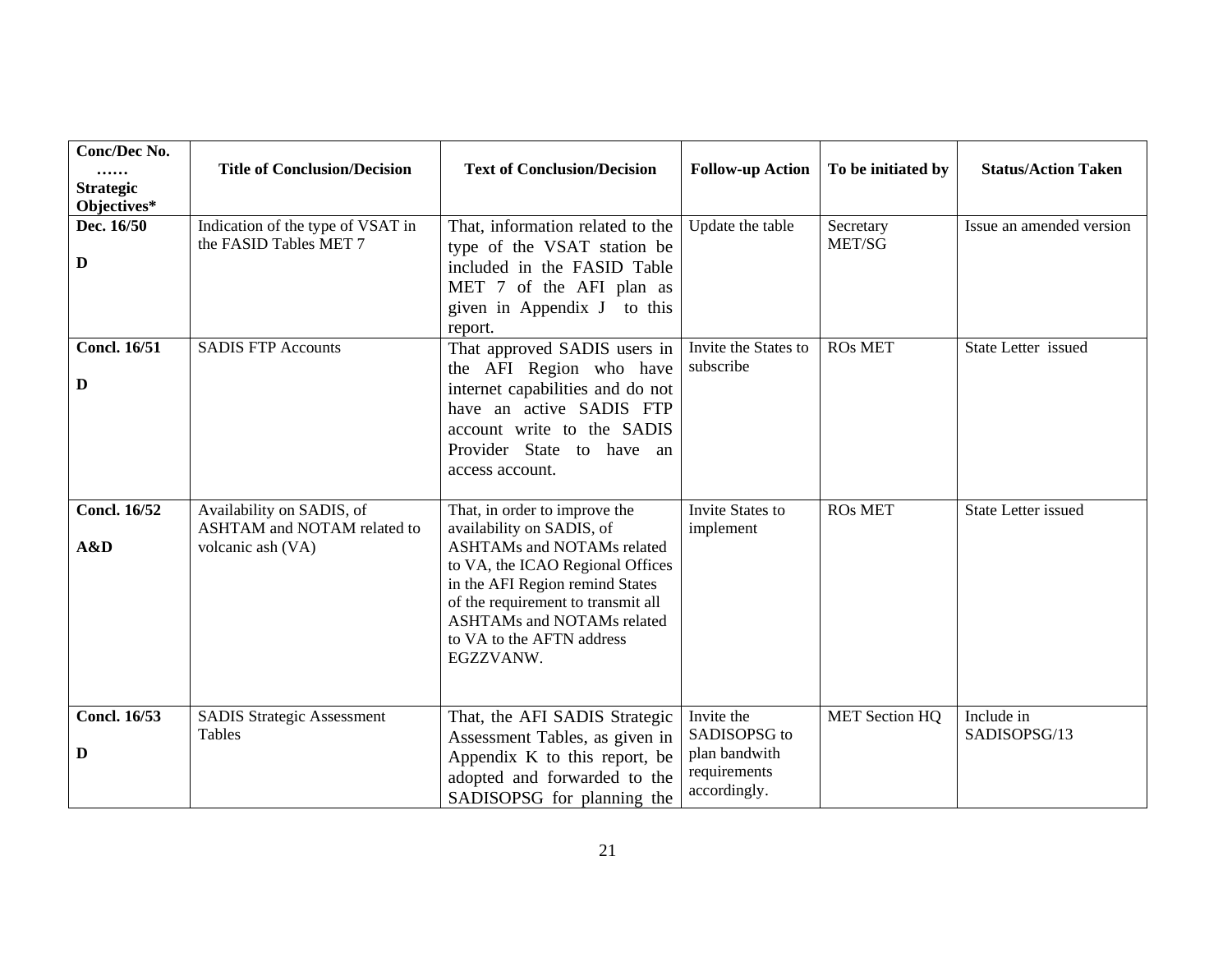| Conc/Dec No.<br><br><b>Strategic</b><br>Objectives* | <b>Title of Conclusion/Decision</b>                                                               | <b>Text of Conclusion/Decision</b>                                                                                                                                                                                                                                                                      | <b>Follow-up Action</b>                                                             | To be initiated by             | <b>Status/Action Taken</b>                                          |
|-----------------------------------------------------|---------------------------------------------------------------------------------------------------|---------------------------------------------------------------------------------------------------------------------------------------------------------------------------------------------------------------------------------------------------------------------------------------------------------|-------------------------------------------------------------------------------------|--------------------------------|---------------------------------------------------------------------|
|                                                     |                                                                                                   | <b>SADIS</b><br>bandwidth<br>future<br>requirements.                                                                                                                                                                                                                                                    |                                                                                     |                                |                                                                     |
| <b>Concl. 16/54</b><br>A&D                          | <b>AFI OPMET Management Task</b><br>Force (AFI OPMET/M TF)                                        | AFI<br><b>OPMET</b><br>That,<br>an<br>Management Task Force with<br>the terms of reference<br>at<br>Appendix L be established.                                                                                                                                                                          | <b>Invite listed States</b><br>to designate focal<br>points                         | <b>ROs MET</b>                 | State Letter issued. First<br>meeting to be held in<br>October 2010 |
| Dec. 16/55<br>D                                     | Inclusion of Regional OPMET Data<br><b>Banks and SIGMET requirements</b><br>in the AMBEX Handbook | That, the operations of the AFI<br>Regional OPMET Data Banks<br>and SIGMET requirements be<br>reflected in the AMBEX<br>Handbook as per the text at<br>Appendix M                                                                                                                                       | Amend the<br><b>AMBEX</b><br>Handbook                                               | RO/MET Nairobi                 | <b>AMBEX Handbook</b><br>amended                                    |
| <b>Concl. 16/56</b><br>A&D                          | Adoption of procedures for<br>conducting SIGMET tests for the<br><b>AFI</b> Region                | That:<br>1)<br>the ICAO Regional<br>Offices in the AFI Region:<br>assume the responsibility<br>a)<br>for the development of<br>addressees related to the<br>volcanic ash advisories<br>(VAA) coming from the<br>Volcanic Ash Advisory<br>Centre (VAAC), Toulouse<br>and intended for the AFI<br>Region; | Preparation of<br>address list, WMO<br>Headers and invite<br>States to<br>implement | RO/MET<br><b>IROG Toulouse</b> | State Letter issued, two<br>Tests conducted in 2009<br>and 2010     |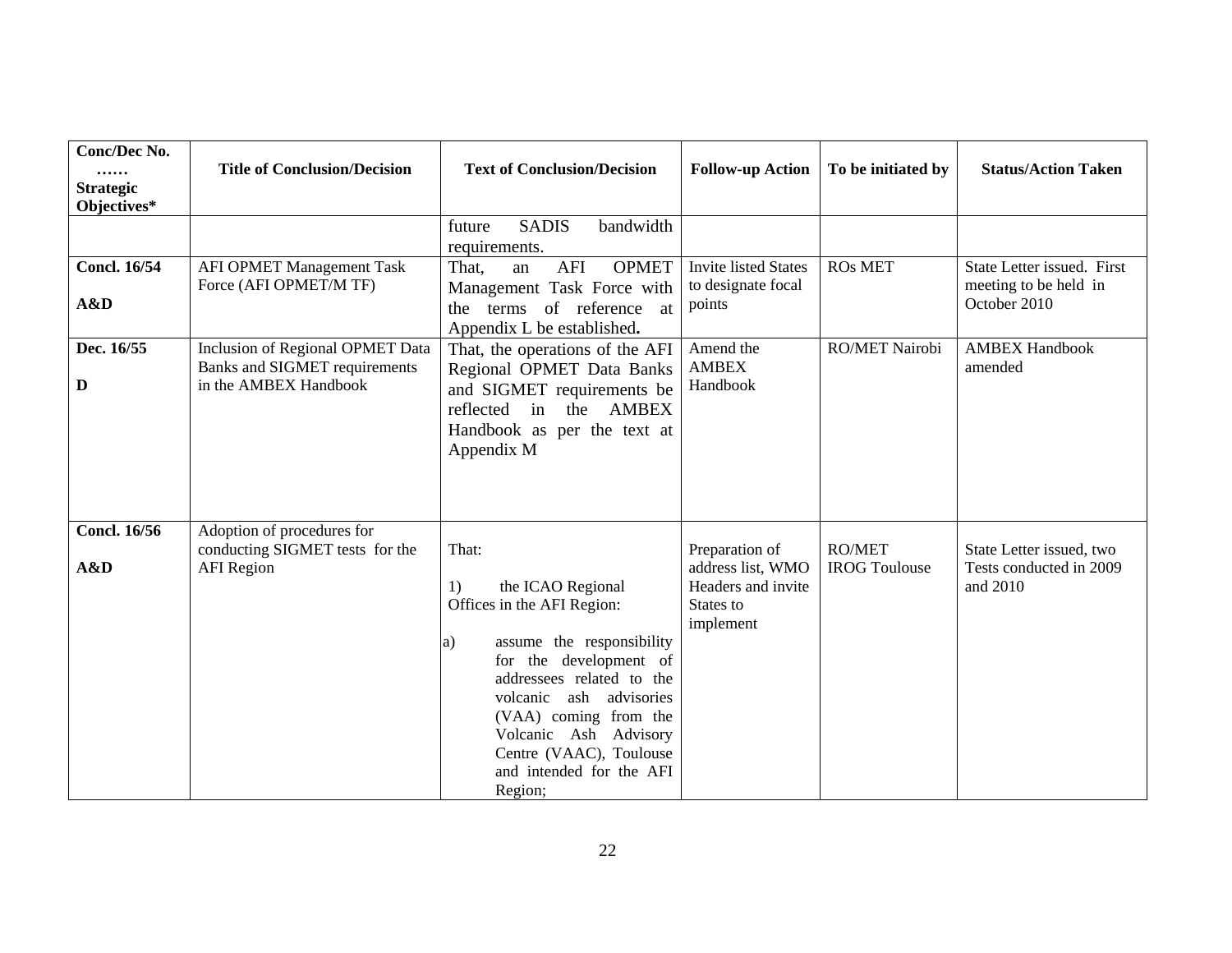| Conc/Dec No.<br><br><b>Strategic</b><br>Objectives* | <b>Title of Conclusion/Decision</b> | <b>Text of Conclusion/Decision</b>                                                                                                                                                                                                                                                                             | <b>Follow-up Action</b> | To be initiated by | <b>Status/Action Taken</b> |
|-----------------------------------------------------|-------------------------------------|----------------------------------------------------------------------------------------------------------------------------------------------------------------------------------------------------------------------------------------------------------------------------------------------------------------|-------------------------|--------------------|----------------------------|
|                                                     |                                     | make available to Inter-<br> b)<br>Regional<br><b>OPMET</b><br>(IROG),<br>Gateway<br>Toulouse , WMO Headers<br>that would facilitate the<br>establishment of reception<br>tests for volcanic ash<br>advisories (VAA) within<br>reasonable time limits;                                                         |                         |                    |                            |
|                                                     |                                     | those<br><b>States</b><br>request<br>C)<br>maintaining<br>meteorological<br>watch<br>offices (MWOs) in the AFI<br>Region<br>implement<br>to<br><b>WMO</b><br>headings<br>for<br>volcanic ash SIGMET and<br>transmitted<br>by<br>those<br>MWOs and make them<br>available<br><b>IROG</b><br>to<br>Toulouse; and |                         |                    |                            |
|                                                     |                                     | the procedures at the<br>2)<br>Appendix N be adopted for use<br>in SIGMETs tests in the AFI<br>Region after action had been<br>completed on items a) to c).                                                                                                                                                    |                         |                    |                            |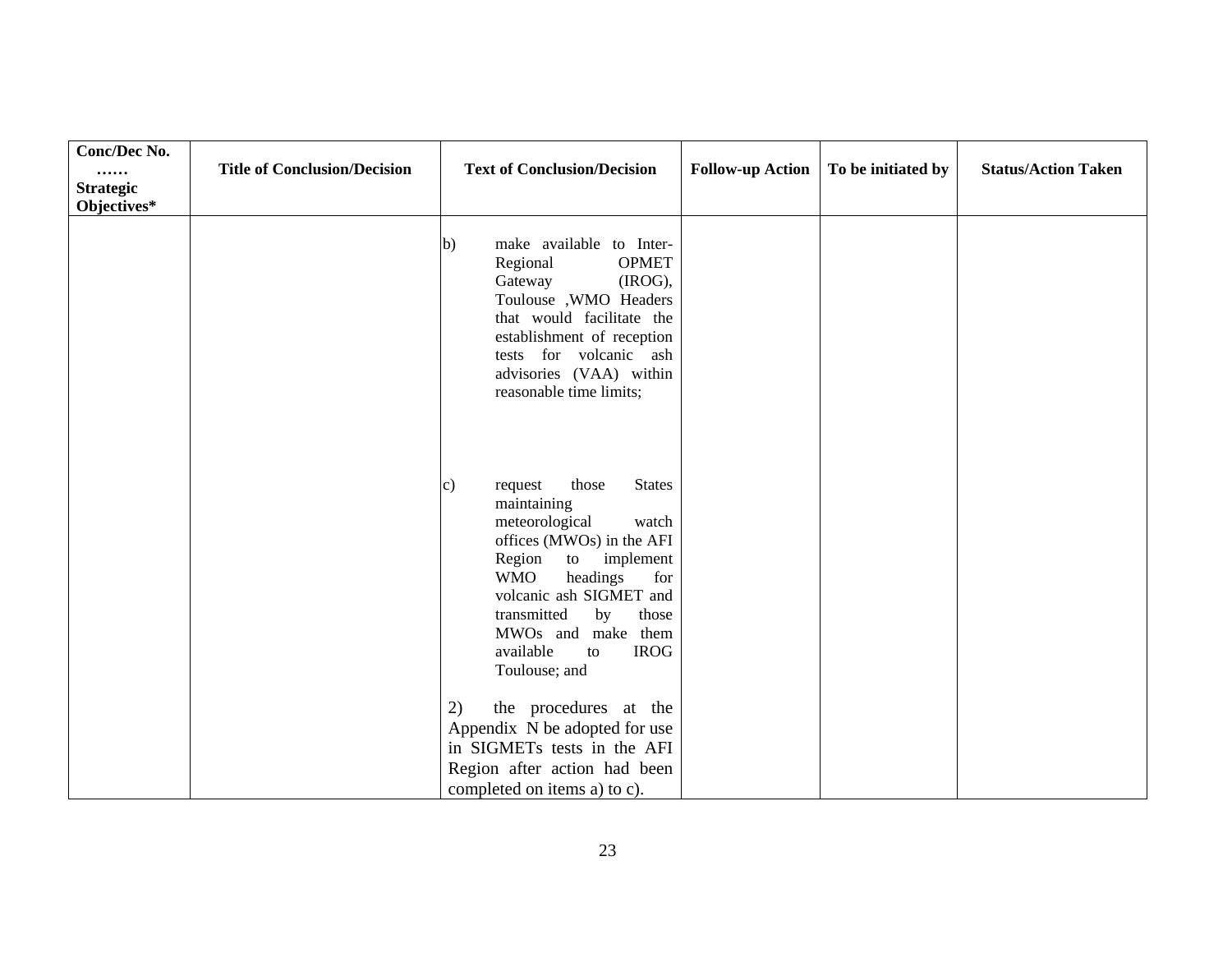| <b>Conc/Dec No.</b><br><br><b>Strategic</b><br>Objectives* | <b>Title of Conclusion/Decision</b>                                   | <b>Text of Conclusion/Decision</b>                                                                                                                                                                                                                                                             | <b>Follow-up Action</b>                                                                   | To be initiated by | <b>Status/Action Taken</b>                                                                                                                                      |
|------------------------------------------------------------|-----------------------------------------------------------------------|------------------------------------------------------------------------------------------------------------------------------------------------------------------------------------------------------------------------------------------------------------------------------------------------|-------------------------------------------------------------------------------------------|--------------------|-----------------------------------------------------------------------------------------------------------------------------------------------------------------|
| <b>Concl. 16/57</b><br>A&D                                 | <b>SIGMET Workshops</b>                                               | That WMO in coordination with<br><b>ICAO</b> and VAAC Toulouse<br>Provider State conduct two<br>training workshops on SIGMET<br>during 2008; one in English and<br>another in French for the AFI<br>Region.                                                                                    | Coordinate with<br><b>VAAC</b> Toulouse<br>schedule and<br>invited States to<br>alternate | <b>RO/MET</b>      | A SIGMET workshop<br>conducted in French in<br>2008 and in English in<br>2009                                                                                   |
|                                                            |                                                                       | Note: The workshops would<br>address all types of SIGMET,<br>including those related to VA and<br>$\mathcal{TC}$                                                                                                                                                                               |                                                                                           |                    |                                                                                                                                                                 |
| <b>Concl. 16/58</b><br>D                                   | Legal framework for Aeronautical<br>Meteorological Services           | That, States in implementing cost<br>recovery for aeronautical<br>meteorological services in<br>accordance with APIRG<br>Conclusions 14/37 and 14/38 put<br>in place a national legal<br>framework for aeronautical<br>meteorological services which<br>include cost recovery<br>arrangements. | <b>Invite States to</b><br>take action as<br>appropriate                                  | ROs/MET            | <b>State Letter issued</b>                                                                                                                                      |
| <b>Concl. 16/59</b><br>D                                   | Support to States to implement<br>quality management systems<br>(QMS) | That WMO in coordination with<br>ICAO continue to assist States in<br>implementing QMS in the form<br>of:<br>Seminars on QMS for the<br>a)<br>Chief Executives of<br>Meteorological Authorities<br>(CEOs) as a priority and request                                                            | Coordinate with<br>WMO to invite<br><b>CEO-MET</b> for<br>QMS seminar                     | ROs/MET            | State Letter issued and<br>two QMS seminars<br>conducted in French<br>(Morocco) and in English<br>(Nairobi)<br>Lack of funds to conduct<br>training of trainers |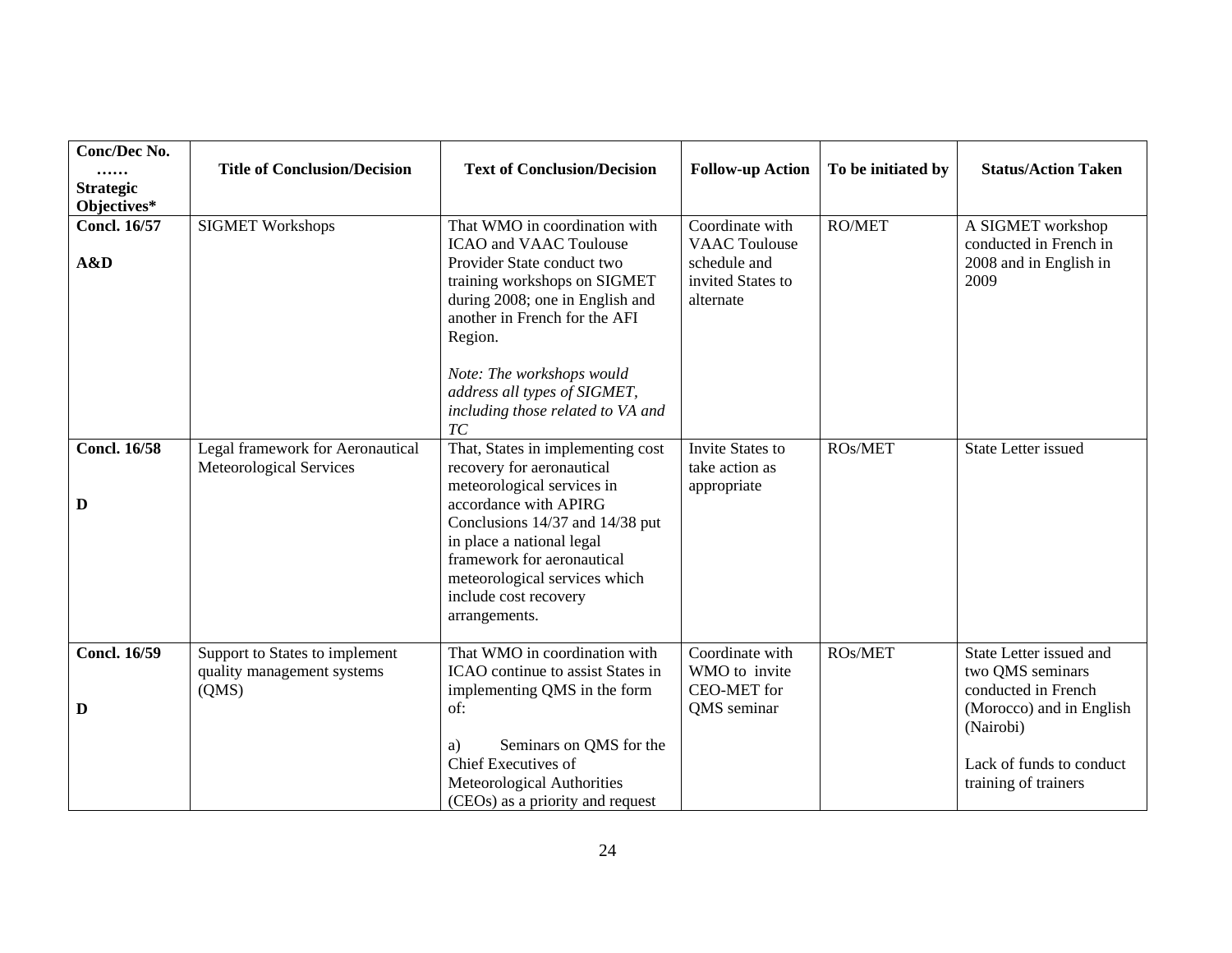| Conc/Dec No.<br><br><b>Strategic</b><br>Objectives* | <b>Title of Conclusion/Decision</b>                      | <b>Text of Conclusion/Decision</b>                                                                                                                                                                                                                                          | <b>Follow-up Action</b>                            | To be initiated by | <b>Status/Action Taken</b>                                                                         |
|-----------------------------------------------------|----------------------------------------------------------|-----------------------------------------------------------------------------------------------------------------------------------------------------------------------------------------------------------------------------------------------------------------------------|----------------------------------------------------|--------------------|----------------------------------------------------------------------------------------------------|
|                                                     |                                                          | them (CEOs) to report on status of<br>implementation on QMS in their<br>services on a regular basis;                                                                                                                                                                        |                                                    |                    |                                                                                                    |
|                                                     |                                                          | Support for more detailed<br>b)<br>training for personnel who would<br>act as a core group in the region<br>(training of trainers);                                                                                                                                         |                                                    |                    |                                                                                                    |
|                                                     |                                                          | Attachments of staff from<br>$\mathbf{c}$<br>the region to States that have<br>already adopted QMS through<br>VCP or otherwise; and                                                                                                                                         |                                                    |                    |                                                                                                    |
|                                                     |                                                          | Financial resources<br>d)<br>for engaging consultancy services<br>during the initial stages of<br>implementation as and when<br>available.                                                                                                                                  |                                                    |                    |                                                                                                    |
| <b>Concl. 16/60</b>                                 | <b>Regional Meteorological Procedures</b>                | That the Regional Meteorological<br>Procedures given at Appendix. O                                                                                                                                                                                                         | Amendment<br>Proposal to be                        | ROs/MET            | Amendment Proposal to<br><b>DOC 744</b>                                                            |
| A&D                                                 |                                                          | to the report replace the existing<br>regional procedures of the AFI<br>ANP/FASID (Doc 7474).                                                                                                                                                                               | issued                                             |                    |                                                                                                    |
| Dec. 16/61                                          | Introduction of 30-hours TAF in the<br><b>AFI</b> Region | That international aerodromes in<br>the AFI Region currently issuing<br>24-hour TAF and have adequate<br>capability, should issue 30-hour<br>TAF from 5 November 2008 and<br>those with limited capability,<br>should advise the Regional<br>Offices accordingly. A further | Invite selected<br>States to issue 30<br>hour TAFs | ROs/MET            | State Letter issued and<br><b>FASID MET Table 1A</b><br>amended for the issuance<br>of 30 hour TAF |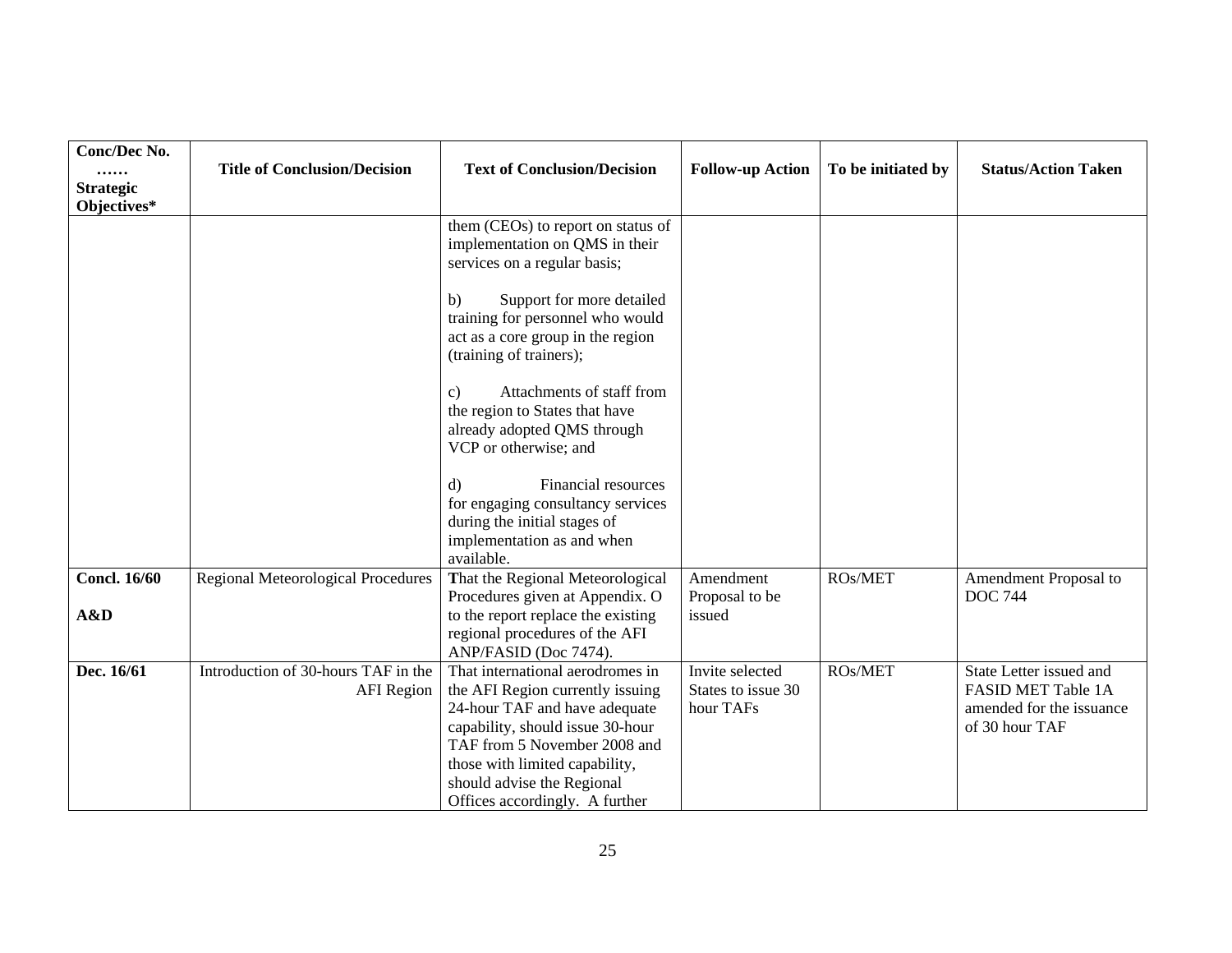| Conc/Dec No.<br><br><b>Strategic</b><br>Objectives* | <b>Title of Conclusion/Decision</b>          | <b>Text of Conclusion/Decision</b>                                                                                                                                                                                                                                                                                                                                                                                               | <b>Follow-up Action</b>                            | To be initiated by                   | <b>Status/Action Taken</b> |
|-----------------------------------------------------|----------------------------------------------|----------------------------------------------------------------------------------------------------------------------------------------------------------------------------------------------------------------------------------------------------------------------------------------------------------------------------------------------------------------------------------------------------------------------------------|----------------------------------------------------|--------------------------------------|----------------------------|
|                                                     |                                              | assessment period of six months<br>be extended to those still<br>incapable.                                                                                                                                                                                                                                                                                                                                                      |                                                    |                                      |                            |
| <b>Concl. 16/62</b><br>$\mathbf D$                  | Review and updating of FASID<br>Table MET 1A | That:<br>FASID Table MET 1A be<br>a)<br>replaced by single link (i.e. a URL<br>address) to the global database to<br>be developed by the Secretariat in<br>line<br>with<br><b>SADISOPSG</b><br>Conclusion 11/9; and<br>Columns 6 and 7 in<br>b)<br>FASID Table<br><b>MET</b><br>1A (the<br>be<br>re-named<br>database<br>to<br>"Forecasts (TAF and TREND) to<br>issued<br>for<br>international<br>be<br>aerodromes") be deleted. | Completed the<br>establishment of<br>the data base | ROs/MET and<br><b>HQ MET Section</b> | Global database updated    |
| Concl. $16/63$<br>D                                 | Deletion of FASID Table MET 2B               | That FASID Table MET 2B be<br>deleted from the ICAO AFI<br>FASID since the requirements for<br>SIGMET are covered in the ANP<br>Basic (BORPC and regional<br>meteorological procedures).                                                                                                                                                                                                                                         | Process<br>Amendment<br>Proposal                   | ROs/MET                              | Table deleted              |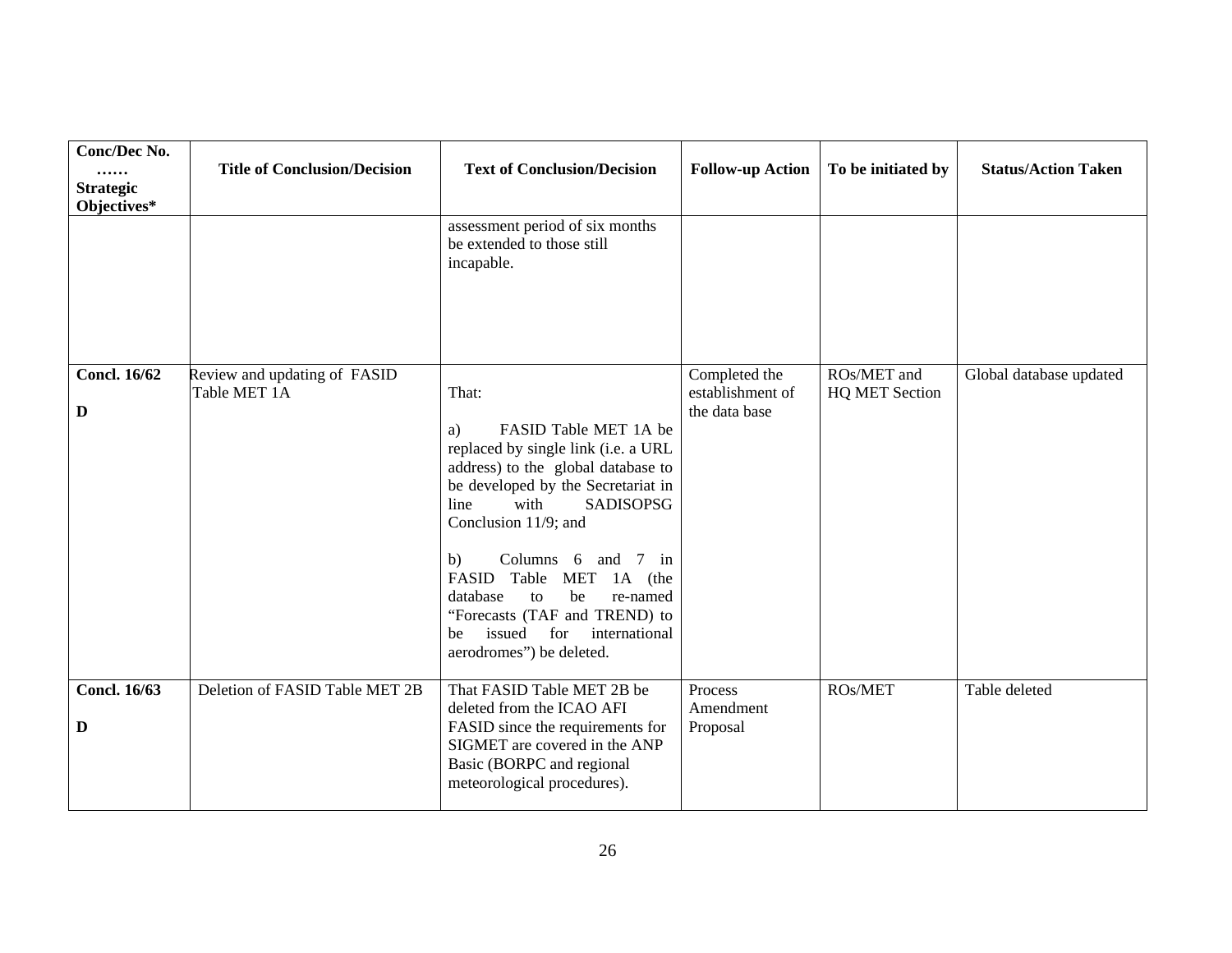| Conc/Dec No.<br><br><b>Strategic</b><br>Objectives* | <b>Title of Conclusion/Decision</b>                                                                            | <b>Text of Conclusion/Decision</b>                                                                                                                                                                                                                                                                                                                                                                                                                                                                                                                   | <b>Follow-up Action</b>                                                                                        | To be initiated by                                                                   | <b>Status/Action Taken</b>                                       |
|-----------------------------------------------------|----------------------------------------------------------------------------------------------------------------|------------------------------------------------------------------------------------------------------------------------------------------------------------------------------------------------------------------------------------------------------------------------------------------------------------------------------------------------------------------------------------------------------------------------------------------------------------------------------------------------------------------------------------------------------|----------------------------------------------------------------------------------------------------------------|--------------------------------------------------------------------------------------|------------------------------------------------------------------|
|                                                     |                                                                                                                |                                                                                                                                                                                                                                                                                                                                                                                                                                                                                                                                                      |                                                                                                                |                                                                                      |                                                                  |
| Dec. 16/64<br>D                                     | Coordination between WMO<br>Regional Association 1 (Africa) and<br><b>APRIG</b> on Aeronautical<br>Meteorology | That, the Chairperson of the<br>Meteorology Sub-Group liaise<br>with the WMO Rapporteur for<br><b>Aeronautical Meteorology</b><br>Programme for Regional<br>Association1 (Africa) on matters<br>of common interest when<br>required.                                                                                                                                                                                                                                                                                                                 | <b>Establish contacts</b><br>with WMO<br>Rapporteur                                                            | Secretary of<br>MET/SG, Nairobi                                                      | Letter establishing<br>contacts and signed by the<br>Chairperson |
| <b>Concl. 16/65</b><br>A,B,C,D,E                    | Comprehensive Regional<br><b>Implementation Plan for Aviation</b><br>Safety in Africa                          | That:<br>States support the<br>a)<br>implementation of the AFI Plan<br>and closely coordinate their<br>efforts with ICAO in order to<br>ensure optimum benefits to<br>aviation safety in Africa and to<br>reduce duplication of efforts;<br>The Programme Leader, as<br>$\mathbf{b}$<br>a start, follow up on specific<br>offers to train aviation officers in<br>the region and initiate the process<br>to address known gaps as a<br>priority;<br>The Regional Offices<br>C)<br>accredited to States in Africa<br>inform States on a regular basis | Provide the States<br>with details on the<br>project and request<br>for active<br>participation and<br>support | Programme<br>Leader in<br>coordination with<br>ICAOREPs,<br>Cairo, Dakar,<br>Nairobi | <b>State Letter</b>                                              |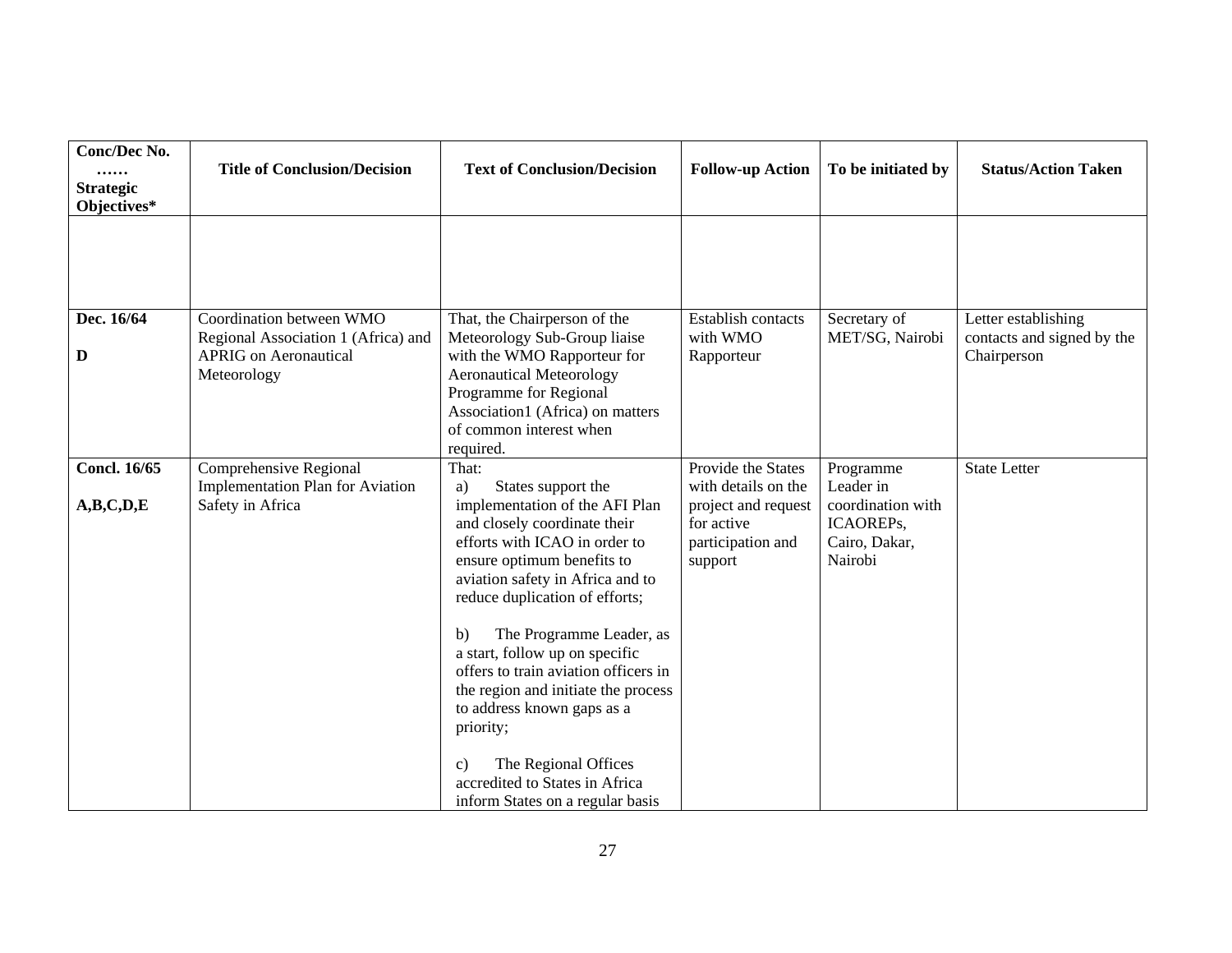| Conc/Dec No.<br><br><b>Strategic</b><br>Objectives* | <b>Title of Conclusion/Decision</b>                            | <b>Text of Conclusion/Decision</b>                                                                                                                                                                                                                                                                                  | <b>Follow-up Action</b>                                            | To be initiated by       | <b>Status/Action Taken</b>                                            |
|-----------------------------------------------------|----------------------------------------------------------------|---------------------------------------------------------------------------------------------------------------------------------------------------------------------------------------------------------------------------------------------------------------------------------------------------------------------|--------------------------------------------------------------------|--------------------------|-----------------------------------------------------------------------|
|                                                     |                                                                | regarding actions taken under the<br>AFI Plan;                                                                                                                                                                                                                                                                      |                                                                    |                          |                                                                       |
| <b>Concl. 16/66</b><br>A                            | Review of the list of International<br>Airports in the AFI ANP | That States make a review of the<br>list of airports included in the AFI<br>ANP and FASID and propose<br>appropriate amendments,<br>including the removal from the<br>Plan of airports not used or<br>planned to be used for<br>international operations, based on<br>current and projected aviation<br>activities. | State letter to<br>States asking for<br>review and report<br>back. | ROs/AGA<br>Dakar/Nairobi | Updated list of<br>international aerodromes                           |
| <b>Concl. 16/67</b><br>A&D                          | Elimination of Air Navigation<br>Deficiencies                  | That States be reminded to adopt a<br>step-by-step approach when<br>implementing air navigation<br>system elements, by giving<br>priority to solving the deficiencies<br>affecting all elements of the<br>system                                                                                                    | <b>Notify States</b>                                               | <b>WACAF</b>             | <b>State Letter issued</b><br>Implementation on a<br>continuous basis |
| <b>Concl. 16/68</b>                                 | Membership of APIRG                                            | That, the applications from<br>Burundi, Rwanda and Zimbabwe<br>for membership to APIRG be<br>approved.                                                                                                                                                                                                              | Include the request<br>in the<br>ANC/Council<br>papers             | <b>ESAF</b>              | Completed                                                             |
| Dec. 16/69                                          | Membership to APIRG subsidiary<br>bodies                       | That, the Group approve<br>membership of Rwanda to the<br>ATS/AIS/SAR and CNS Sub-<br>Groups and Roberts FIR and<br>Senegal be to the membership of<br>the AIS/MAP Task Force.                                                                                                                                      | Notify Rwanda                                                      | <b>ESAF</b>              | Completed                                                             |